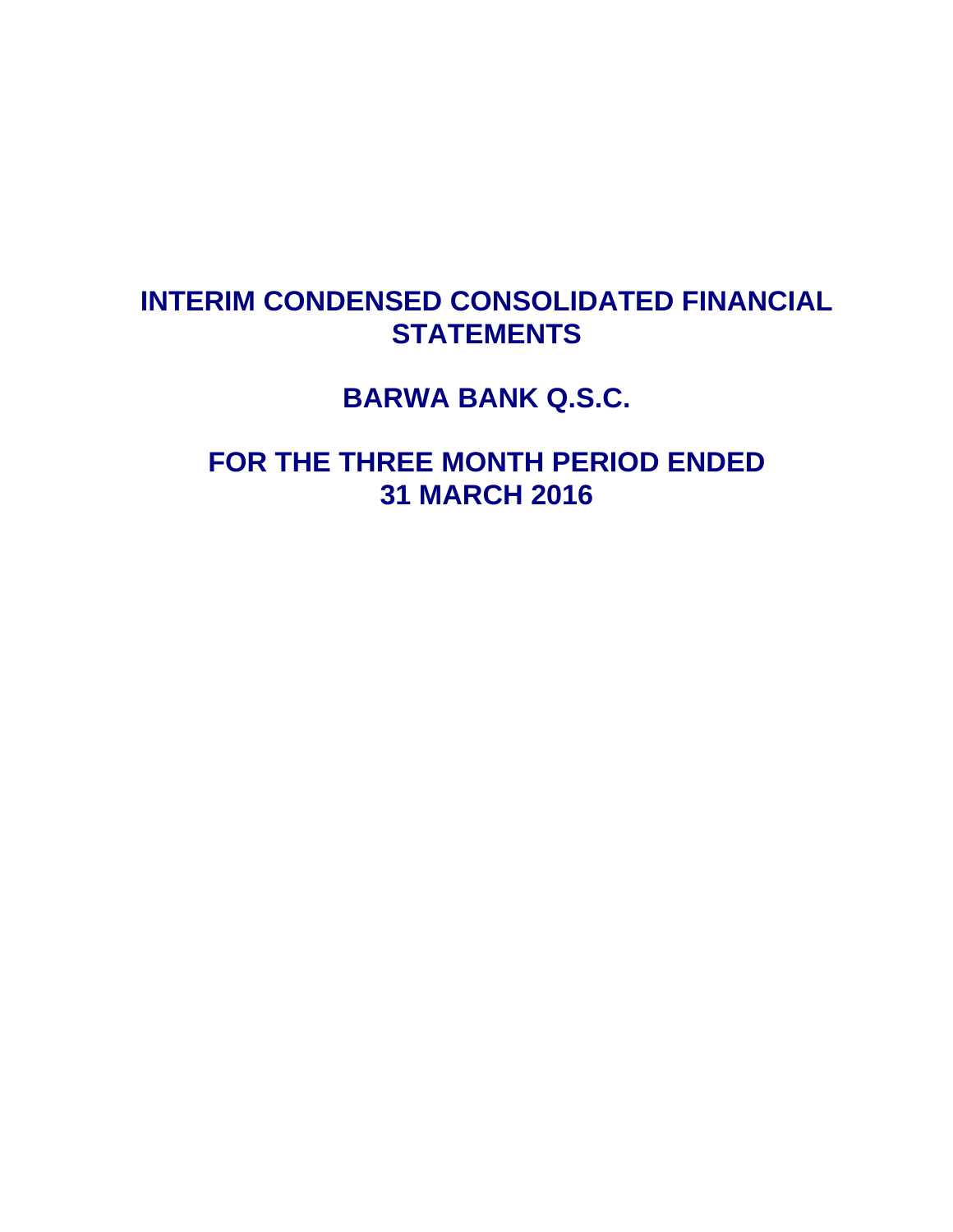### **INTERIM CONDENSED CONSOLIDATED FINANCIAL STATEMENTS For the three month period ended 31 March 2016**

### **CONTENTS** PAGE

| Independent auditors' review report                                        |          |
|----------------------------------------------------------------------------|----------|
| Interim condensed consolidated statement of financial position             | 2        |
| Interim condensed consolidated statement of income                         | 3        |
| Interim condensed consolidated statement of changes in owners' equity      | $4 - 5$  |
| Interim condensed consolidated statement of cash flows                     | 6        |
| Interim condensed consolidated statement of restricted investment accounts |          |
| Notes to the interim condensed consolidated financial statements           | $8 - 22$ |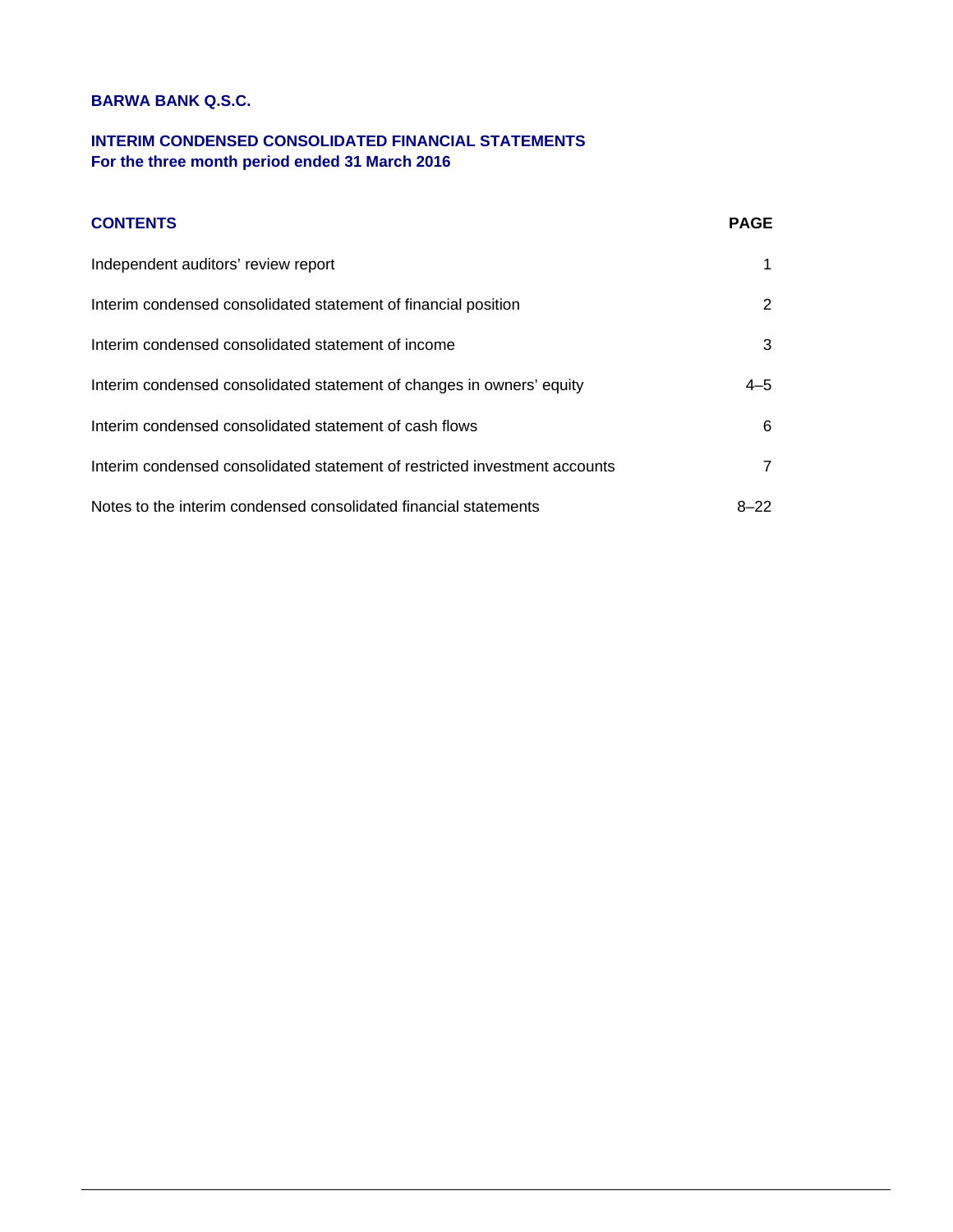### **INDEPENDENT AUDITOR'S REVIEW REPORT**

**To The Board of Directors Barwa Bank k Q.S.C.**  Doha – Qatar

#### **Introduction n**

We have reviewed the accompanying interim condensed consolidated financial statements of Barwa Bank Q.S.C. ("the Bank") and its subsidiaries (together referred to as the "Group") comprising the interim condensed consolidated statement of financial position as at 31 March 2016, and the related interim condensed consolidated statements of income, changes in owners' equity, cash flows and changes in restricted investment accounts for the three month period then ended, and certain explanatory notes. Management is responsible for the preparation and presentation of these interim condensed consolidated financial statements in accordance with the Financial Accounting Standards issued by the Accounting and Auditing Organisation for Islamic Financial Institutions ("AAOIFI"), the applicable provisions of Qatar Central Bank regulations, the basis of accounting mentioned in note (2a) of the accompanying interim condensed consolidated financial statements and the Bank's undertaking to operate in accordance with Islamic Shari'a rules and principles. Our responsibility is to express a conclusion on these interim condensed consolidated financial statements based on our review.

#### **Scope of review**

We conducted our review in accordance with International Standard on Review Engagements 2410, "Review of Interim Financial Information Performed by the Independent Auditor of the Entity". A review of the interim financial information consists of making inquiries, primarily of persons responsible for financial and accounting matters, and applying analytical and other review procedures. A review is substantially less in scope than an audit conducted in accordance with International Standards on Auditing and consequently does not enable us to obtain assurance that we would become aware of all significant matters that might be identified in an audit. Accordingly, we do not express an audit opinion.

#### **Conclusion**

Based on our review, nothing has come to our attention that causes us to believe that the accompanying interim condensed consolidated financial statements are not presented fairly, in all material respects, in accordance with note (2a) of the accompanying interim condensed consolidated financial statements.

> **For Deloitte &Touche Qatar Br ranch**

Doha – Qatar **22 May 2016 6**

**Walid Sl lim Partner**  License No. 319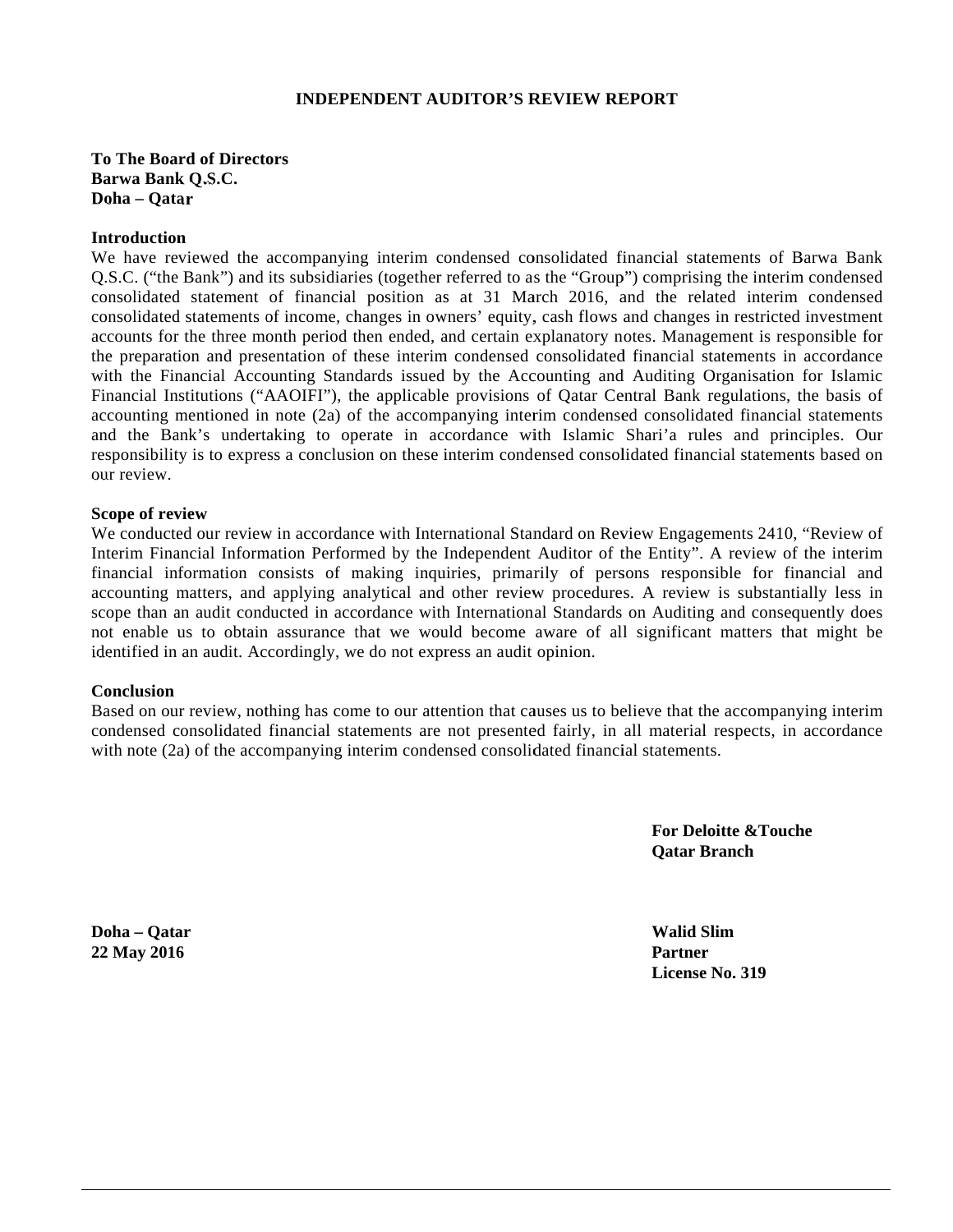| 31 March<br>31 December<br>2016<br>2015<br>(Audited)<br><b>Notes</b><br>(Reviewed)<br><b>ASSETS</b><br>Cash and balances with Qatar Central Bank<br>$\overline{7}$<br>1,396,946<br>1,383,439<br>Due from banks<br>8<br>4,300,906<br>2,403,836<br>Financing assets<br>9<br>29,542,934<br>28,497,638<br>Investment securities<br>10<br>9,888,156<br>11,219,306<br>11<br>303,048<br>299,717<br>Investment in associates and joint ventures<br>4,662<br>4,662<br>Investment properties<br><b>Fixed assets</b><br>260,657<br>267,730<br>Intangible assets<br>777,230<br>777,230<br>Other assets<br>298,443<br>334,553<br><b>TOTAL ASSETS</b><br>46,759,475<br>45,201,618<br><b>LIABILITIES</b><br>12<br>Due to banks<br>13,877,885<br>11,837,255<br><b>Customer current accounts</b><br>1,814,388<br>1,749,029<br>Other liabilities<br>1,034,103<br>1,074,687<br><b>TOTAL LIABILITIES</b><br>16,726,376<br>14,660,971<br>13<br><b>EQUITY OF INVESTMENT ACCOUNT HOLDERS</b><br>23,715,779<br>23,034,721<br><b>OWNERS' EQUITY</b><br>Share capital<br>14(a)<br>3,000,000<br>3,000,000<br>14(b)<br>2,097,700<br>Legal reserve<br>2,097,700<br><b>Treasury shares</b><br>14(c)<br>(38, 349)<br>(38, 349)<br>Risk reserve<br>14(d)<br>616,776<br>616,776<br>Fair value reserve<br>10<br>(15, 430)<br>7,878<br>1,002<br>1,008<br>Foreign currency translation reserve<br>14(e)<br>Other reserves<br>426,951<br>426,951<br>Cash flow hedge reserve<br>(17, 267)<br>878,348<br>705,976<br>Retained earnings | <u>INTERIM CONDENSED CONSOLIDATED STATEMENT OF FINANCIAL POSITION</u> |  | <b>QAR '000s</b> |
|------------------------------------------------------------------------------------------------------------------------------------------------------------------------------------------------------------------------------------------------------------------------------------------------------------------------------------------------------------------------------------------------------------------------------------------------------------------------------------------------------------------------------------------------------------------------------------------------------------------------------------------------------------------------------------------------------------------------------------------------------------------------------------------------------------------------------------------------------------------------------------------------------------------------------------------------------------------------------------------------------------------------------------------------------------------------------------------------------------------------------------------------------------------------------------------------------------------------------------------------------------------------------------------------------------------------------------------------------------------------------------------------------------------------------------------------------------------------------------------------|-----------------------------------------------------------------------|--|------------------|
|                                                                                                                                                                                                                                                                                                                                                                                                                                                                                                                                                                                                                                                                                                                                                                                                                                                                                                                                                                                                                                                                                                                                                                                                                                                                                                                                                                                                                                                                                                |                                                                       |  |                  |
|                                                                                                                                                                                                                                                                                                                                                                                                                                                                                                                                                                                                                                                                                                                                                                                                                                                                                                                                                                                                                                                                                                                                                                                                                                                                                                                                                                                                                                                                                                |                                                                       |  |                  |
|                                                                                                                                                                                                                                                                                                                                                                                                                                                                                                                                                                                                                                                                                                                                                                                                                                                                                                                                                                                                                                                                                                                                                                                                                                                                                                                                                                                                                                                                                                |                                                                       |  |                  |
|                                                                                                                                                                                                                                                                                                                                                                                                                                                                                                                                                                                                                                                                                                                                                                                                                                                                                                                                                                                                                                                                                                                                                                                                                                                                                                                                                                                                                                                                                                |                                                                       |  |                  |
|                                                                                                                                                                                                                                                                                                                                                                                                                                                                                                                                                                                                                                                                                                                                                                                                                                                                                                                                                                                                                                                                                                                                                                                                                                                                                                                                                                                                                                                                                                |                                                                       |  |                  |
|                                                                                                                                                                                                                                                                                                                                                                                                                                                                                                                                                                                                                                                                                                                                                                                                                                                                                                                                                                                                                                                                                                                                                                                                                                                                                                                                                                                                                                                                                                |                                                                       |  |                  |
|                                                                                                                                                                                                                                                                                                                                                                                                                                                                                                                                                                                                                                                                                                                                                                                                                                                                                                                                                                                                                                                                                                                                                                                                                                                                                                                                                                                                                                                                                                |                                                                       |  |                  |
|                                                                                                                                                                                                                                                                                                                                                                                                                                                                                                                                                                                                                                                                                                                                                                                                                                                                                                                                                                                                                                                                                                                                                                                                                                                                                                                                                                                                                                                                                                |                                                                       |  |                  |
|                                                                                                                                                                                                                                                                                                                                                                                                                                                                                                                                                                                                                                                                                                                                                                                                                                                                                                                                                                                                                                                                                                                                                                                                                                                                                                                                                                                                                                                                                                |                                                                       |  |                  |
|                                                                                                                                                                                                                                                                                                                                                                                                                                                                                                                                                                                                                                                                                                                                                                                                                                                                                                                                                                                                                                                                                                                                                                                                                                                                                                                                                                                                                                                                                                |                                                                       |  |                  |
|                                                                                                                                                                                                                                                                                                                                                                                                                                                                                                                                                                                                                                                                                                                                                                                                                                                                                                                                                                                                                                                                                                                                                                                                                                                                                                                                                                                                                                                                                                |                                                                       |  |                  |
|                                                                                                                                                                                                                                                                                                                                                                                                                                                                                                                                                                                                                                                                                                                                                                                                                                                                                                                                                                                                                                                                                                                                                                                                                                                                                                                                                                                                                                                                                                |                                                                       |  |                  |
|                                                                                                                                                                                                                                                                                                                                                                                                                                                                                                                                                                                                                                                                                                                                                                                                                                                                                                                                                                                                                                                                                                                                                                                                                                                                                                                                                                                                                                                                                                |                                                                       |  |                  |
|                                                                                                                                                                                                                                                                                                                                                                                                                                                                                                                                                                                                                                                                                                                                                                                                                                                                                                                                                                                                                                                                                                                                                                                                                                                                                                                                                                                                                                                                                                |                                                                       |  |                  |
|                                                                                                                                                                                                                                                                                                                                                                                                                                                                                                                                                                                                                                                                                                                                                                                                                                                                                                                                                                                                                                                                                                                                                                                                                                                                                                                                                                                                                                                                                                |                                                                       |  |                  |
|                                                                                                                                                                                                                                                                                                                                                                                                                                                                                                                                                                                                                                                                                                                                                                                                                                                                                                                                                                                                                                                                                                                                                                                                                                                                                                                                                                                                                                                                                                |                                                                       |  |                  |
|                                                                                                                                                                                                                                                                                                                                                                                                                                                                                                                                                                                                                                                                                                                                                                                                                                                                                                                                                                                                                                                                                                                                                                                                                                                                                                                                                                                                                                                                                                |                                                                       |  |                  |
|                                                                                                                                                                                                                                                                                                                                                                                                                                                                                                                                                                                                                                                                                                                                                                                                                                                                                                                                                                                                                                                                                                                                                                                                                                                                                                                                                                                                                                                                                                |                                                                       |  |                  |
|                                                                                                                                                                                                                                                                                                                                                                                                                                                                                                                                                                                                                                                                                                                                                                                                                                                                                                                                                                                                                                                                                                                                                                                                                                                                                                                                                                                                                                                                                                |                                                                       |  |                  |
|                                                                                                                                                                                                                                                                                                                                                                                                                                                                                                                                                                                                                                                                                                                                                                                                                                                                                                                                                                                                                                                                                                                                                                                                                                                                                                                                                                                                                                                                                                |                                                                       |  |                  |
|                                                                                                                                                                                                                                                                                                                                                                                                                                                                                                                                                                                                                                                                                                                                                                                                                                                                                                                                                                                                                                                                                                                                                                                                                                                                                                                                                                                                                                                                                                |                                                                       |  |                  |
|                                                                                                                                                                                                                                                                                                                                                                                                                                                                                                                                                                                                                                                                                                                                                                                                                                                                                                                                                                                                                                                                                                                                                                                                                                                                                                                                                                                                                                                                                                |                                                                       |  |                  |
|                                                                                                                                                                                                                                                                                                                                                                                                                                                                                                                                                                                                                                                                                                                                                                                                                                                                                                                                                                                                                                                                                                                                                                                                                                                                                                                                                                                                                                                                                                |                                                                       |  |                  |
|                                                                                                                                                                                                                                                                                                                                                                                                                                                                                                                                                                                                                                                                                                                                                                                                                                                                                                                                                                                                                                                                                                                                                                                                                                                                                                                                                                                                                                                                                                |                                                                       |  |                  |
|                                                                                                                                                                                                                                                                                                                                                                                                                                                                                                                                                                                                                                                                                                                                                                                                                                                                                                                                                                                                                                                                                                                                                                                                                                                                                                                                                                                                                                                                                                |                                                                       |  |                  |
|                                                                                                                                                                                                                                                                                                                                                                                                                                                                                                                                                                                                                                                                                                                                                                                                                                                                                                                                                                                                                                                                                                                                                                                                                                                                                                                                                                                                                                                                                                |                                                                       |  |                  |
|                                                                                                                                                                                                                                                                                                                                                                                                                                                                                                                                                                                                                                                                                                                                                                                                                                                                                                                                                                                                                                                                                                                                                                                                                                                                                                                                                                                                                                                                                                |                                                                       |  |                  |
|                                                                                                                                                                                                                                                                                                                                                                                                                                                                                                                                                                                                                                                                                                                                                                                                                                                                                                                                                                                                                                                                                                                                                                                                                                                                                                                                                                                                                                                                                                |                                                                       |  |                  |
|                                                                                                                                                                                                                                                                                                                                                                                                                                                                                                                                                                                                                                                                                                                                                                                                                                                                                                                                                                                                                                                                                                                                                                                                                                                                                                                                                                                                                                                                                                |                                                                       |  |                  |
|                                                                                                                                                                                                                                                                                                                                                                                                                                                                                                                                                                                                                                                                                                                                                                                                                                                                                                                                                                                                                                                                                                                                                                                                                                                                                                                                                                                                                                                                                                | TOTAL EQUITY ATTRIBUTABLE TO EQUITY HOLDERS OF THE                    |  |                  |
| 6,973,045<br>6,794,626<br><b>BANK</b>                                                                                                                                                                                                                                                                                                                                                                                                                                                                                                                                                                                                                                                                                                                                                                                                                                                                                                                                                                                                                                                                                                                                                                                                                                                                                                                                                                                                                                                          |                                                                       |  |                  |
| Non-controlling interests<br>30,242<br>25,333                                                                                                                                                                                                                                                                                                                                                                                                                                                                                                                                                                                                                                                                                                                                                                                                                                                                                                                                                                                                                                                                                                                                                                                                                                                                                                                                                                                                                                                  |                                                                       |  |                  |
| <b>TOTAL OWNERS' EQUITY</b><br>6,824,868<br>6,998,378                                                                                                                                                                                                                                                                                                                                                                                                                                                                                                                                                                                                                                                                                                                                                                                                                                                                                                                                                                                                                                                                                                                                                                                                                                                                                                                                                                                                                                          |                                                                       |  |                  |
|                                                                                                                                                                                                                                                                                                                                                                                                                                                                                                                                                                                                                                                                                                                                                                                                                                                                                                                                                                                                                                                                                                                                                                                                                                                                                                                                                                                                                                                                                                |                                                                       |  |                  |
| TOTAL LIABILITIES, EQUITY OF INVESTMENT ACCOUNT HOLDERS<br><b>AND OWNERS' EQUITY</b><br>46,759,475<br>45,201,618                                                                                                                                                                                                                                                                                                                                                                                                                                                                                                                                                                                                                                                                                                                                                                                                                                                                                                                                                                                                                                                                                                                                                                                                                                                                                                                                                                               |                                                                       |  |                  |

These interim condensed consolidated financial statements were approved by the Board of Directors on 22 May 2016 and were signed on its behalf by:

------------------------------------------------ ------------------------------------------------- Mohamed Bin Hamad Bin Jassim Al Thani Khalid Yousef Al-Subeai

*Chairman Acting Group Chief Executive Officer*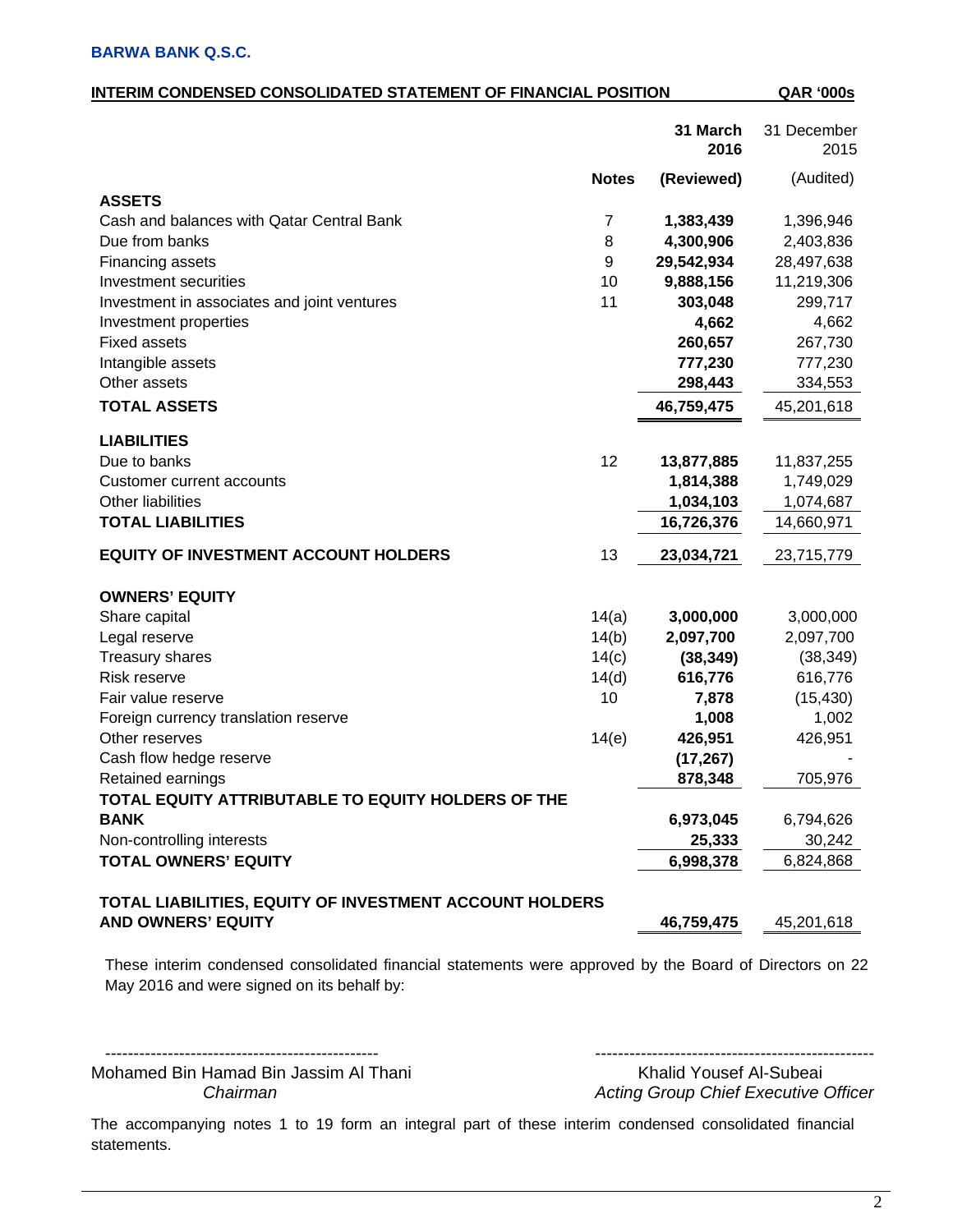### **INTERIM CONDENSED CONSOLIDATED STATEMENT OF INCOME QAR '000s**

|                                                      |              | For the three month period ended<br>31 March |            |
|------------------------------------------------------|--------------|----------------------------------------------|------------|
|                                                      |              | 2016                                         | 2015       |
|                                                      | <b>Notes</b> | (Reviewed)                                   | (Reviewed) |
| Net income from financing activities                 |              | 330,451                                      | 305,228    |
| Net income from investing activities                 |              | 78,483                                       | 85,028     |
| Total net income from financing and investing        |              |                                              |            |
| activities                                           |              | 408,934                                      | 390,256    |
| Fee and commission income                            |              | 31,998                                       | 32,975     |
| Fee and commission expense                           |              | (2, 126)                                     | (2, 483)   |
| Net fee and commission income                        |              | 29,872                                       | 30,492     |
| Net foreign exchange gain                            |              | 2,416                                        | 1,188      |
| Share of results of associates and joint ventures    | 11           | 1,724                                        | 924        |
| Other income                                         |              | 4,615                                        | 2,012      |
| <b>Total income</b>                                  |              | 447,561                                      | 424,872    |
|                                                      |              |                                              |            |
| Staff costs                                          |              | (80, 909)                                    | (77, 624)  |
| Depreciation                                         |              | (8, 205)                                     | (11, 425)  |
| Other expenses                                       |              | (35, 178)                                    | (39, 899)  |
| Finance cost                                         |              | (34,727)                                     | (21, 676)  |
| <b>Total expenses</b>                                |              | (159, 019)                                   | (150, 624) |
| Net impairment reversal on financing assets          | 9(b)         | 2,190                                        | 3,294      |
| Profit for the period before return to investment    |              |                                              |            |
| account holders                                      |              | 290,732                                      | 277,542    |
| Return to investment account holders                 | 13           | (117, 992)                                   | (68, 724)  |
| Net profit for the period                            |              | 172,740                                      | 208,818    |
| Net profit for the period attributable to:           |              |                                              |            |
| Equity holders of the Bank                           |              | 172,372                                      | 208,618    |
| Non-controlling interests                            |              | 368                                          | 200        |
| Net profit for the period                            |              | 172,740                                      | 208,818    |
| <b>Earnings per share</b>                            |              |                                              |            |
| Basic and diluted earnings per share (QAR per share) | 16           | 0.58                                         | 0.70       |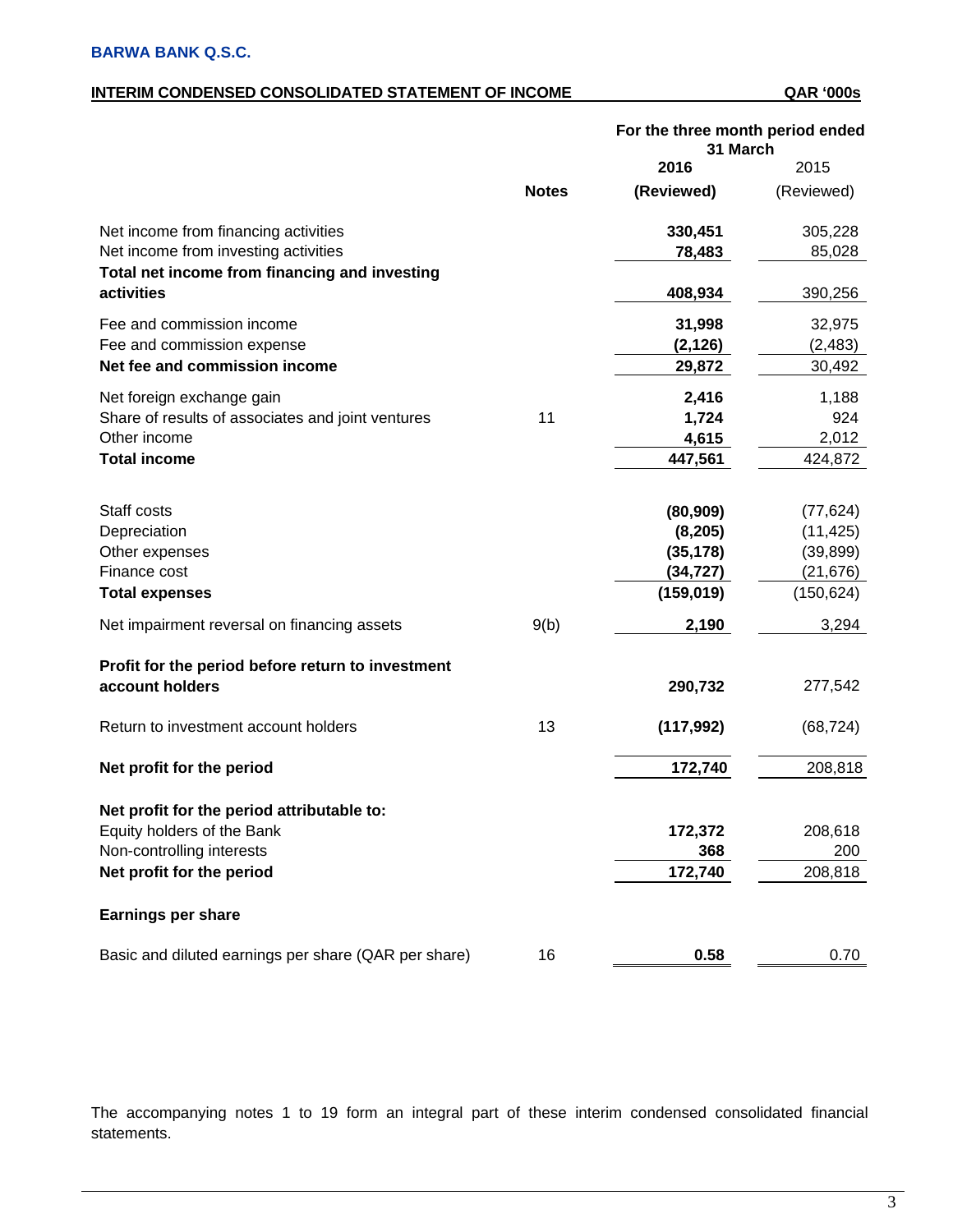### **INTERIM CONDENSED CONSOLIDATED STATEMENT OF CHANGES IN OWNERS' EQUITY QAR '000s**

| For the three month<br>period ended 31 March<br>2016 | <b>Share</b><br>capital | Legal<br>reserve | <b>Treasury</b><br>shares | <b>Risk</b><br>reserve | Fair<br>value<br>reserve | Foreign<br>currency<br>translation<br>reserve | Other<br>reserves | <b>Cash flow</b><br>hedge<br>reserve | <b>Retained</b><br>earnings | <b>Total equity</b><br>attributable to<br>equity holders<br>of the Bank | Non-<br>controlling<br>interests | <b>Total</b><br>owners'<br>equity |
|------------------------------------------------------|-------------------------|------------------|---------------------------|------------------------|--------------------------|-----------------------------------------------|-------------------|--------------------------------------|-----------------------------|-------------------------------------------------------------------------|----------------------------------|-----------------------------------|
| <b>Balance at 1 January</b><br>2016 (Audited)        | 3,000,000               | 2,097,700        |                           | $(38,349)$ 616,776     | (15, 430)                | 1,002                                         | 426,951           |                                      | 705,976                     | 6,794,626                                                               | 30,242                           | 6,824,868                         |
| Net profit for the period                            |                         |                  |                           |                        |                          |                                               |                   |                                      | 172,372                     | 172,372                                                                 | 368                              | 172,740                           |
| Fair value reserve<br>movement                       |                         |                  |                           |                        | 21,218                   |                                               |                   |                                      |                             | 21,218                                                                  | $\blacksquare$                   | 21,218                            |
| Share of associates other<br>comprehensive income    |                         |                  |                           |                        | 2,090                    | 6                                             |                   |                                      |                             | 2,096                                                                   |                                  | 2,096                             |
| Cash flow hedge reserve<br>movement                  |                         |                  |                           |                        |                          |                                               |                   | (17, 267)                            |                             | (17, 267)                                                               |                                  | (17, 267)                         |
| <b>Total recognised income</b><br>for the period     |                         |                  |                           |                        | 23,308                   | 6                                             | $\blacksquare$    | (17, 267)                            | 172,372                     | 178,419                                                                 | 368                              | 178,787                           |
| Change in ownership<br>interest                      |                         |                  |                           |                        |                          |                                               |                   |                                      |                             |                                                                         | (5, 277)                         | (5, 277)                          |
| <b>Balance at 31 March</b><br>2016 (Reviewed)        | 3,000,000 2,097,700     |                  | (38, 349)                 | 616,776                | 7,878                    | 1,008                                         | 426,951           | (17, 267)                            | 878,348                     | 6,973,045                                                               | 25,333                           | 6,998,378                         |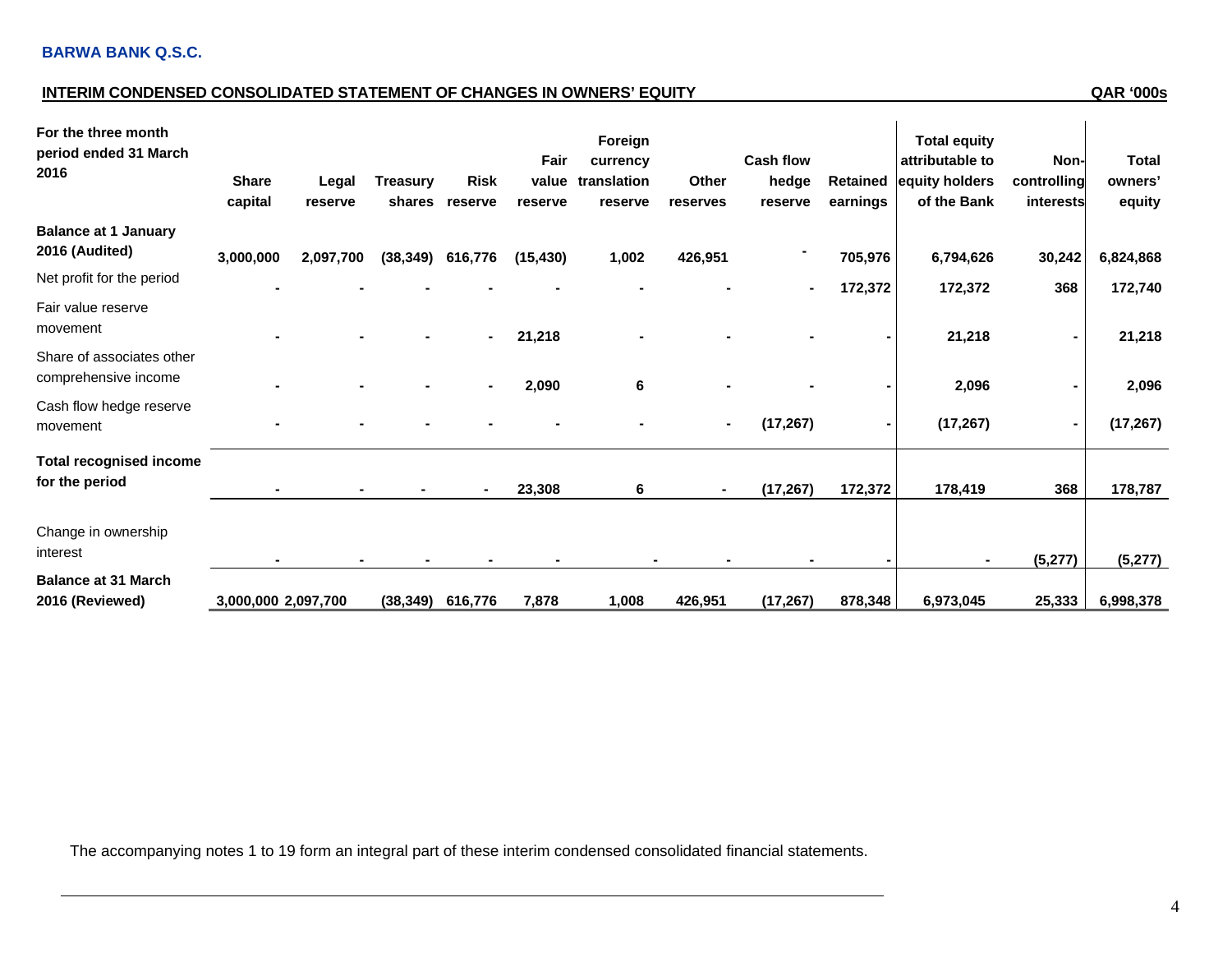## **INTERIM CONDENSED CONSOLIDATED STATEMENT OF CHANGES IN OWNERS' EQUITY (CONTINUED) QAR '000s**

| For the three month<br>period ended 31 March<br>2015 | Share<br>capital    | Legal<br>reserve | Treasury<br>shares | reserve                  | Risk Fair value<br>reserve | Foreign<br>currency<br>translation<br>reserve | Other<br>reserves | Cash flow<br>hedge<br>reserve | Retained<br>earnings | Total equity<br>attributable to<br>equity holders<br>of the Bank | Non-<br>controlling<br>interests | Total<br>owners'<br>equity |
|------------------------------------------------------|---------------------|------------------|--------------------|--------------------------|----------------------------|-----------------------------------------------|-------------------|-------------------------------|----------------------|------------------------------------------------------------------|----------------------------------|----------------------------|
| Balance at 1 January<br>2015 (Audited)               | 3,000,000           | 1,951,750        | (38, 349)          | 500,645                  | (129)                      | 1,816                                         | 328,940           |                               | 632,485              | 6,377,158                                                        | 48,944                           | 6,426,102                  |
| Net profit for the period                            |                     |                  |                    |                          |                            |                                               |                   |                               | 208,618              | 208,618                                                          | 200                              | 208,818                    |
| Fair value reserve<br>movement                       |                     |                  |                    |                          |                            |                                               |                   |                               |                      |                                                                  |                                  |                            |
| Share of associates other<br>comprehensive income    |                     |                  |                    | $\sim$                   | (10, 845)                  |                                               |                   |                               |                      | (10, 845)                                                        |                                  | (10, 845)                  |
| Cash flow hedge reserve<br>movement                  |                     |                  |                    |                          |                            |                                               |                   |                               |                      |                                                                  |                                  |                            |
| Total recognised income<br>for the period            |                     |                  |                    | $\overline{\phantom{a}}$ | (10, 845)                  |                                               |                   | $\blacksquare$                | 208,618              | 197,773                                                          | 200                              | 197,973                    |
| Change in ownership<br>interest                      |                     |                  |                    |                          |                            |                                               |                   |                               |                      |                                                                  | (8, 752)                         | (8, 752)                   |
| Balance at 31 March 2015<br>(Reviewed)               | 3,000,000 1,951,750 |                  | (38, 349)          |                          | 500,645 (10,974)           | 1,816                                         | 328,940           |                               | 841,103              | 6,574,931                                                        | 40,392                           | 6,615,323                  |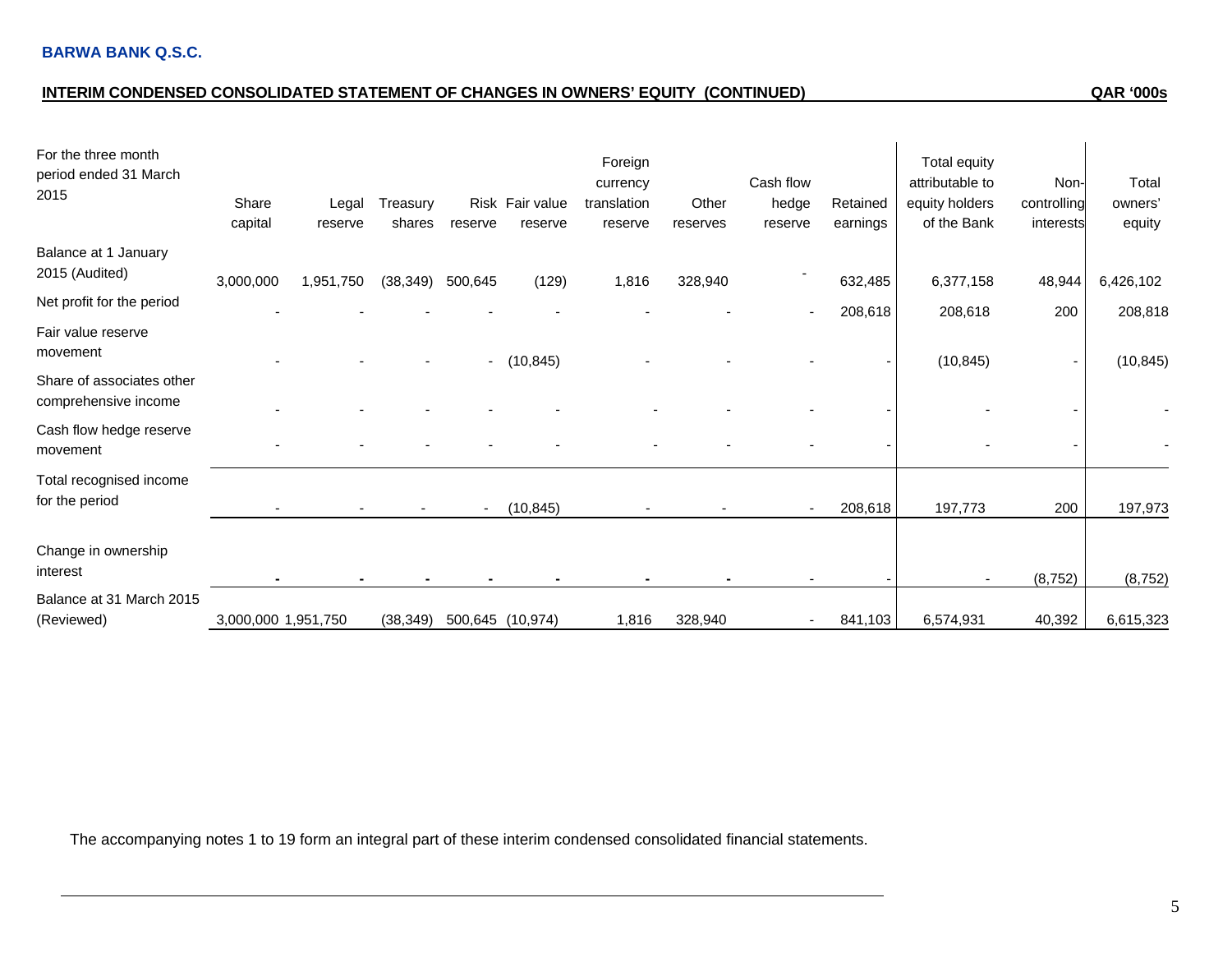### **INTERIM CONDENSED CONSOLIDATED STATEMENT OF CASH FLOWS QAR '000s**

|                                                           |              | For the three month period ended<br>31 March |             |
|-----------------------------------------------------------|--------------|----------------------------------------------|-------------|
|                                                           |              | 2016                                         | 2015        |
| Cash flows from operating activities                      | <b>Notes</b> | (Reviewed)                                   | (Reviewed)  |
| Net profit for the period                                 |              | 172,740                                      | 208,818     |
| Adjustments for:                                          |              |                                              |             |
| Impairment loss on financing assets                       | 9(b)         | 10,859                                       | 8,428       |
| Depreciation                                              |              | 8,205                                        | 11,425      |
| Employees' end of service benefits provision              |              | 3,084                                        | 2,647       |
| Net gain on sale of investment securities                 |              | 6,771                                        | (20, 891)   |
| Dividend income                                           |              | (12,067)                                     | (10, 989)   |
| Gain on disposal of fixed assets                          |              | (64)                                         |             |
| Share of results of associates and joint ventures         | 11           | (1, 724)                                     | (924)       |
| Profit before changes in operating assets and liabilities |              | 187,804                                      | 198,514     |
| Change in reserve account with Qatar Central Bank         |              | (484)                                        | 41,498      |
| Change in due from banks                                  |              | (75, 986)                                    | 430,076     |
| Change in financing assets                                |              | (1,056,155)                                  | (2,080,570) |
| Change in other assets                                    |              | 36,110                                       | (99, 719)   |
| Change in due to banks                                    |              | 2,040,630                                    | 2,880,797   |
| Change in customer current accounts                       |              | 65,359                                       | 801,687     |
| Change in other liabilities                               |              | (57, 213)                                    | 48,677      |
|                                                           |              | 1,140,065                                    | 2,220,960   |
| Dividends received                                        |              | 12,067                                       | 10,989      |
| Employees' end of service benefits paid                   |              | (3, 722)                                     | (1,749)     |
| Net cash from operating activities                        |              | 1,148,410                                    | 2,230,200   |
| <b>Cash flows from investing activities</b>               |              |                                              |             |
| Disposal/(acquisition) of investments                     |              | 1,340,809                                    | (510, 820)  |
| Acquisition of fixed assets                               |              | (1,068)                                      | (5, 382)    |
| Net cash from/(used in) investing activities              |              | 1,339,741                                    | (516, 202)  |
| Cash flows from financing activities                      |              |                                              |             |
| Change in unrestricted investment account holders         |              | (681, 058)                                   | (1,598,278) |
| Net cash used in financing activities                     |              | (681, 058)                                   | (1,598,278) |
| Net increase in cash and cash equivalents                 |              | 1,807,093                                    | 115,720     |
| Cash and cash equivalents at 1 January                    |              | 1,749,566                                    | 1,150,730   |
| Cash and cash equivalents at 31 March                     | 18           | 3,556,659                                    | 1,266,450   |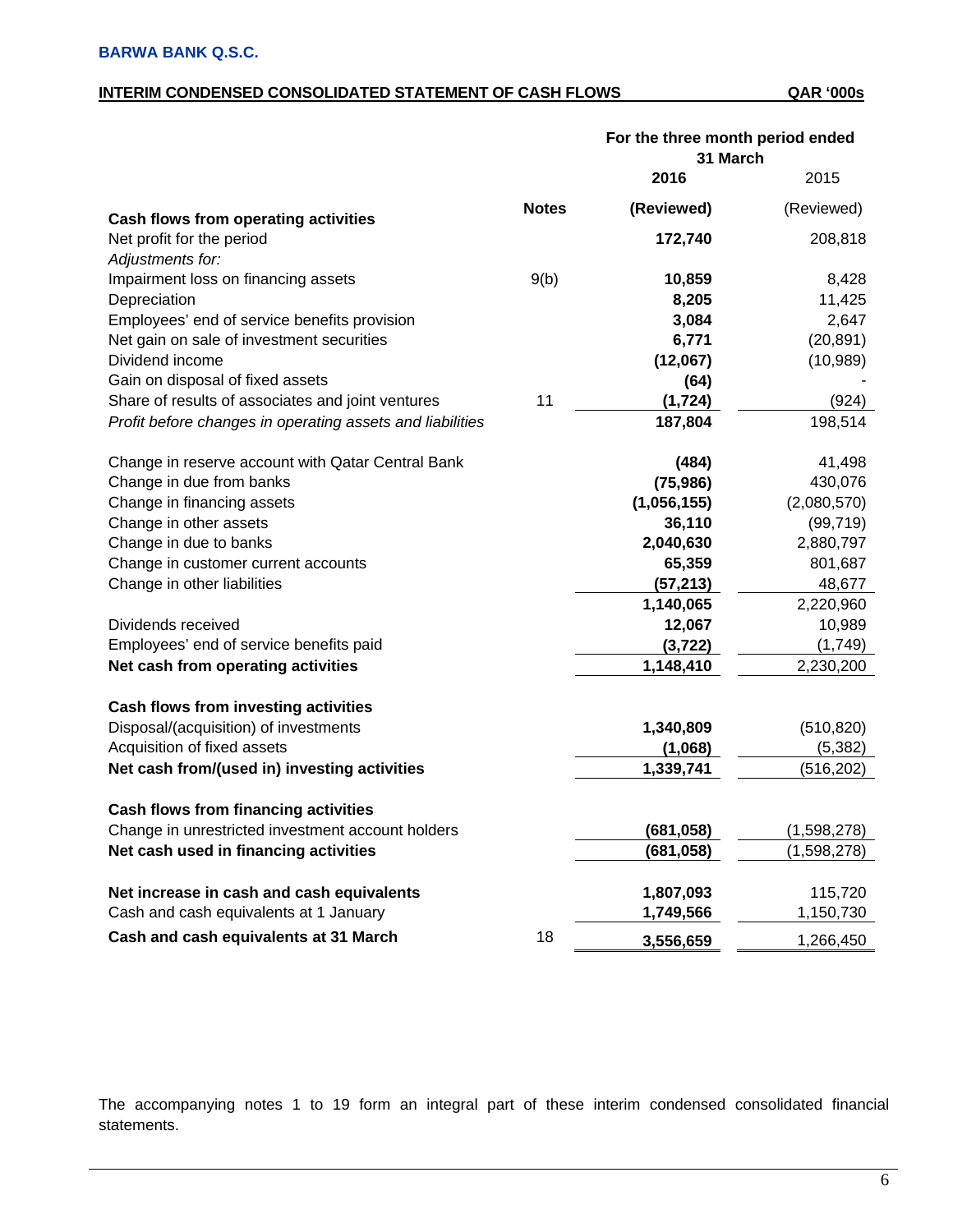### **INTERIM CONDENSED CONSOLIDATED STATEMENT OF CHANGES IN RESTRICTED INVESTMENT ACCOUNTS**

### **For the three month period ended 31 March 2016**

|                                                | At 1<br>January           |              |                          |                             |                          |                | At 31                     |
|------------------------------------------------|---------------------------|--------------|--------------------------|-----------------------------|--------------------------|----------------|---------------------------|
|                                                | 2016                      |              |                          | Movements during the period |                          |                | <b>March 2016</b>         |
|                                                |                           | Investment / |                          | <b>Gross</b>                | <b>Dividends</b>         | Group's fee as |                           |
|                                                | <b>Total value</b>        |              | (withdrawal) Revaluation | <b>Income</b>               | paid                     | an agent       | <b>Total value</b>        |
| Discretionary portfolio management             | 198,985                   | (98, 506)    | 873                      | 358                         |                          |                | 101,710<br>$\blacksquare$ |
| <b>Other restricted wakalas</b>                | 105,950                   |              |                          | $\blacksquare$              | ۰                        |                | 105,950<br>$\blacksquare$ |
|                                                | 304,935                   | (98, 506)    | 873                      | 358                         |                          |                | 207,660<br>$\blacksquare$ |
| For the three month period ended 31 March 2015 | At $1$<br>January<br>2015 |              |                          | Movements during the period |                          |                | At 31 March<br>2015       |
|                                                |                           | Investment / |                          | Gross                       | <b>Dividends</b>         | Group's fee as |                           |
|                                                | Total value               | (withdrawal) | Revaluation              | Income                      | paid                     | an agent       | Total value               |
| Discretionary Portfolio Management             | 253,903                   | -            | (4,684)                  | 3,084                       |                          | (74)           | 252,229                   |
| <b>Other Restricted Wakalas</b>                | 105,946                   | -            |                          | $\overline{\phantom{a}}$    | $\overline{\phantom{a}}$ |                | 105,946<br>$\blacksquare$ |
|                                                | 359,849                   | ٠            | (4,684)                  | 3,084                       |                          | (74)           | 358,175                   |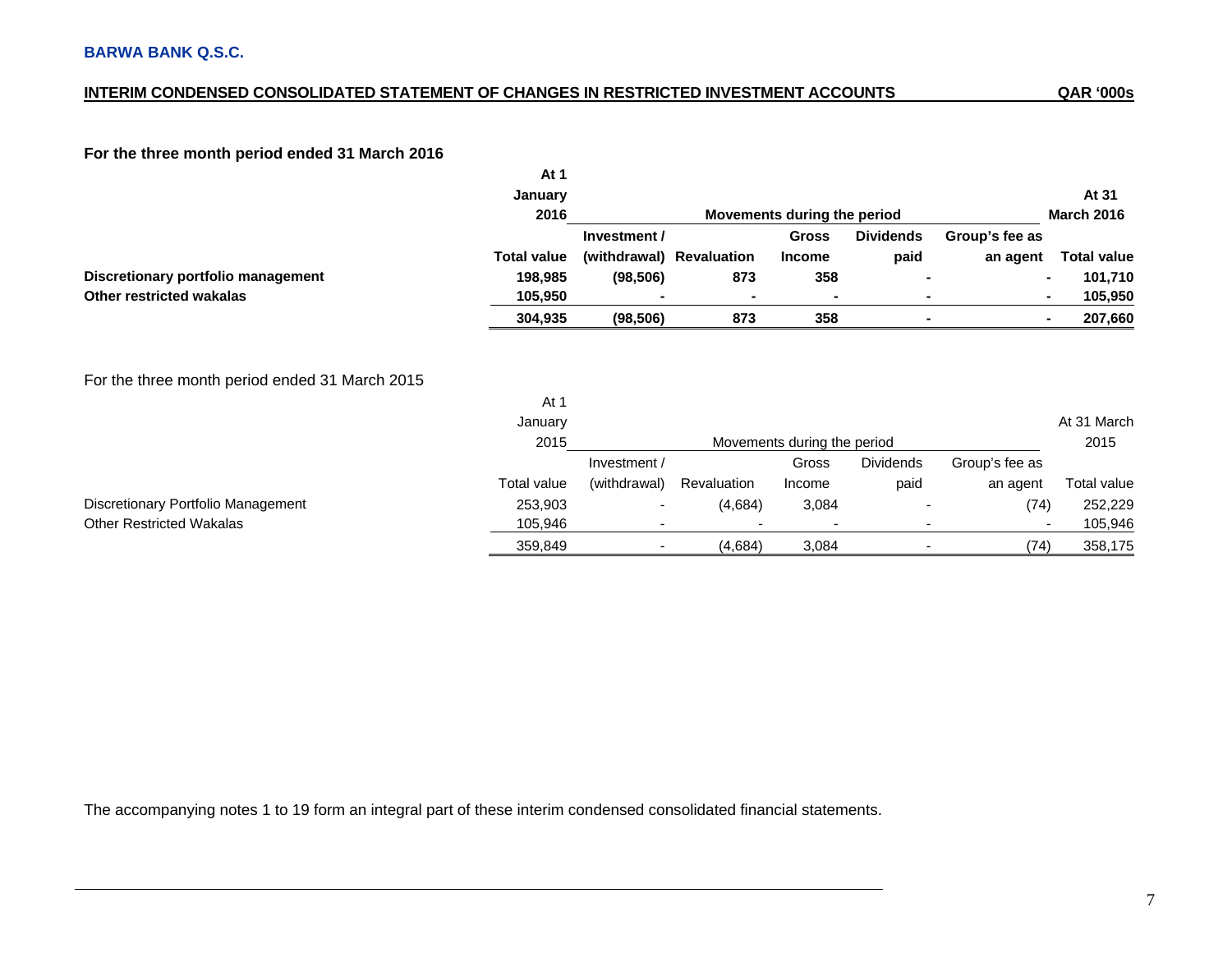### **1. REPORTING ENTITY**

Barwa Bank (the "Bank") was incorporated as a Qatari Shareholding in the State of Qatar under Commercial Registration No. 38012 dated 28 January 2008 (the "date of incorporation"). The Bank commenced its activities on 1 February 2009 under Qatar Central Bank ("QCB") License No. RM/19/2007. The Bank operates through its head office situated on Grand Hamad Street, Doha and its 5 branches in Doha, State of Qatar.

The Bank and its subsidiaries (together referred to as the "Group" and individually referred to as "Group entities") are primarily engaged in financing, investing and advisory activities in accordance with Islamic Shari'a principles as determined by the Shari'a Committee of the Bank and provisions of its Memorandum and Articles of Association. Investment activities are carried out for proprietary purpose and on behalf of customers.

The Bank is owned 20.36% by General Retirement and Social Insurance Authority, 20.36% by Military Pension Fund (Qatar), and 12.13% by Qatar Holding, strategic and direct investment arm of Qatar Investment Authority being the sovereign wealth fund of the State of Qatar; and remaining shares are owned by several individuals and corporate entities.

The principal subsidiaries of the Group are as follows:

|                                          |                   |                  |          | <b>Fercentage of</b> |
|------------------------------------------|-------------------|------------------|----------|----------------------|
| Name of subsidiary                       | <b>Country of</b> | Date of          |          | ownership            |
|                                          | incorporation     | acquisition      | 31 March | 31 December          |
|                                          |                   |                  | 2016     | 2015                 |
| The First Investor Q.P.S.C. ("TFI")      | Qatar             | 13 December 2009 | 100%     | 100%                 |
| First Finance Company Q.P.S.C. ("FFC")   | Qatar             | 12 July 2010     | 100%     | 100%                 |
| First Leasing Company Q.P.S.C. ("FLC")   | Qatar             | 13 July 2010     | 100%     | 100%                 |
| <b>TFI GCC Equity Opportunities Fund</b> | Qatar             | 31October 2012   | 73%      | 69%                  |

- (i) TFI provides a full range of investment banking products and services that comply with Shari'a principles.
- (ii) FFC is engaged in Shari'a compliant financing activities in accordance with its Articles of Association and QCB regulations.
- (iii) FLC is primarily engaged in the Islamic leasing business.
- (iv) TFI GCC Equity Opportunities Fund is an open end fund founded by the Bank and managed by TFI. It invests in marketable equities and debt securities of entities, having Shari'a compliant business model and incorporated in GCC to earn return for its unit holders.

**Percentage of**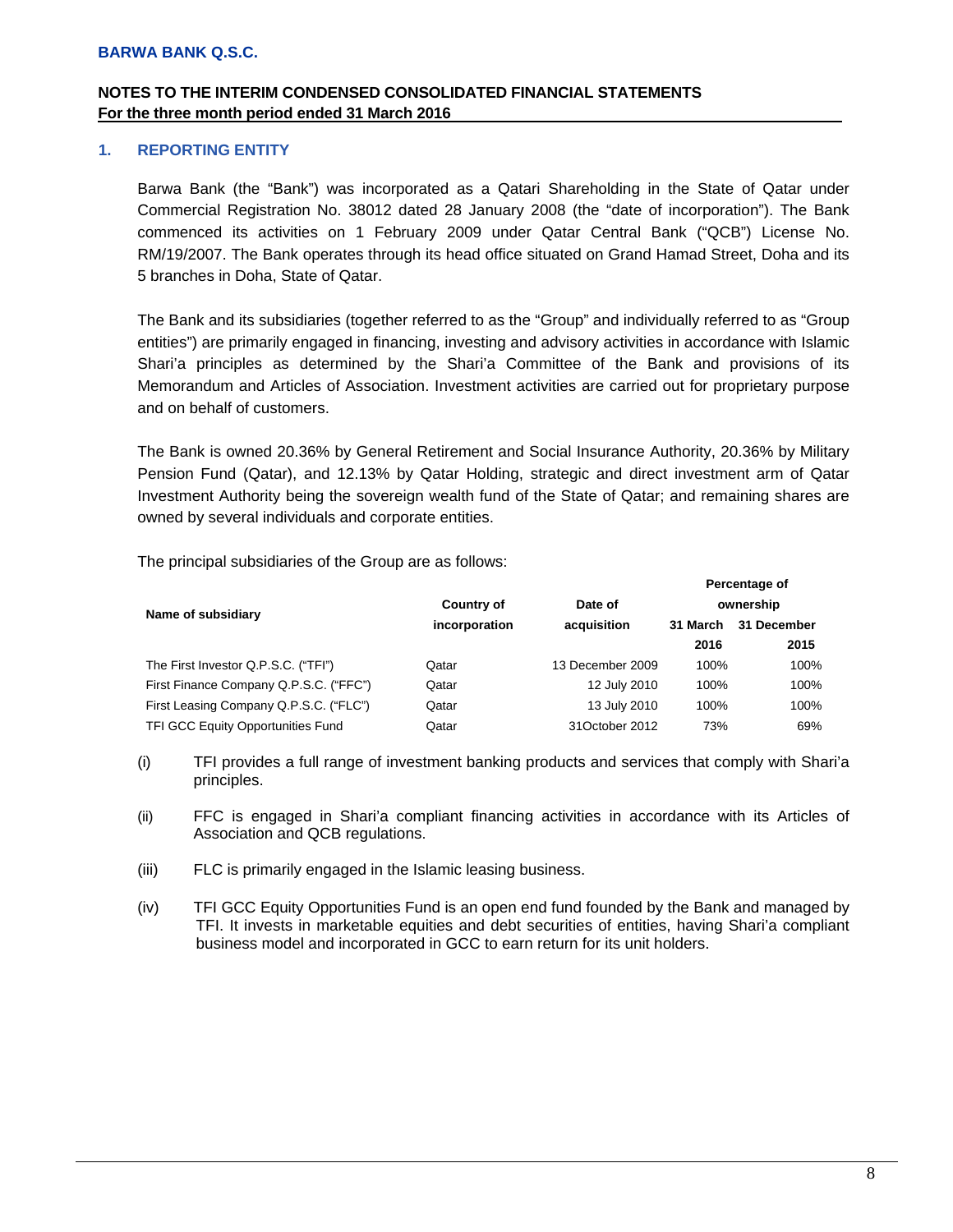#### **2. BASIS OF PREPARATION**

#### **(a) Statement of compliance**

These interim condensed consolidated financial statements have been prepared in accordance with the Financial Accounting Standards ("FAS") as issued by the Accounting and Auditing Organisation for Islamic Financial Institutions ("AAOIFI") and the applicable provisions of the Qatar Central Bank regulations. In line with the requirements of AAOIFI, for matters that are not covered by FAS, the Group uses guidance from the relevant International Financial Reporting Standard ("IFRS"). Accordingly, the interim condensed consolidated financial statements have been prepared in accordance with the guidance provided by International Accounting Standard 34 'Interim Financial Reporting'.

These interim condensed consolidated financial statements do not contain all information and disclosures required in the annual consolidated financial statements and should be read in conjunction with the consolidated financial statements of the Group as at and for the year ended 31 December 2015. The results for the three month period ended 31 March 2016 are not necessarily indicative of the results that may be expected for the year ending 31 December 2016.

### **(b) Basis of measurement**

These interim condensed consolidated financial statements have been prepared on the historical cost basis except for investments carried at fair value through equity, investments carried at fair value through the statement of income and derivatives held for risk management purposes, which are measured at fair value.

#### **(c) Functional and presentation currency**

These interim condensed consolidated financial statements are presented in Qatari Riyals ("QAR"), which is the Group's functional currency. Except as otherwise indicated, financial statements presented in QAR has been rounded to the nearest thousands. The functional currencies for the Group entities have also been assessed as Qatari Riyals.

#### **(d) Use of estimates and judgments**

The preparation of these interim condensed consolidated financial statements in conformity with FAS requires management to make judgments, estimates and assumptions that affect the application of accounting policies and the reported amounts of assets, liabilities, income and expenses. Actual results may differ from these estimates.

Estimates and underlying assumptions are reviewed on an ongoing basis. Revisions to accounting estimates are recognised in the period in which the estimate is revised and in any future periods affected.

In preparing these interim condensed consolidated financial statements, the significant judgments made by management in applying the accounting policies were the same as those applied to the consolidated financial statements as at and for the year ended 31 December 2015.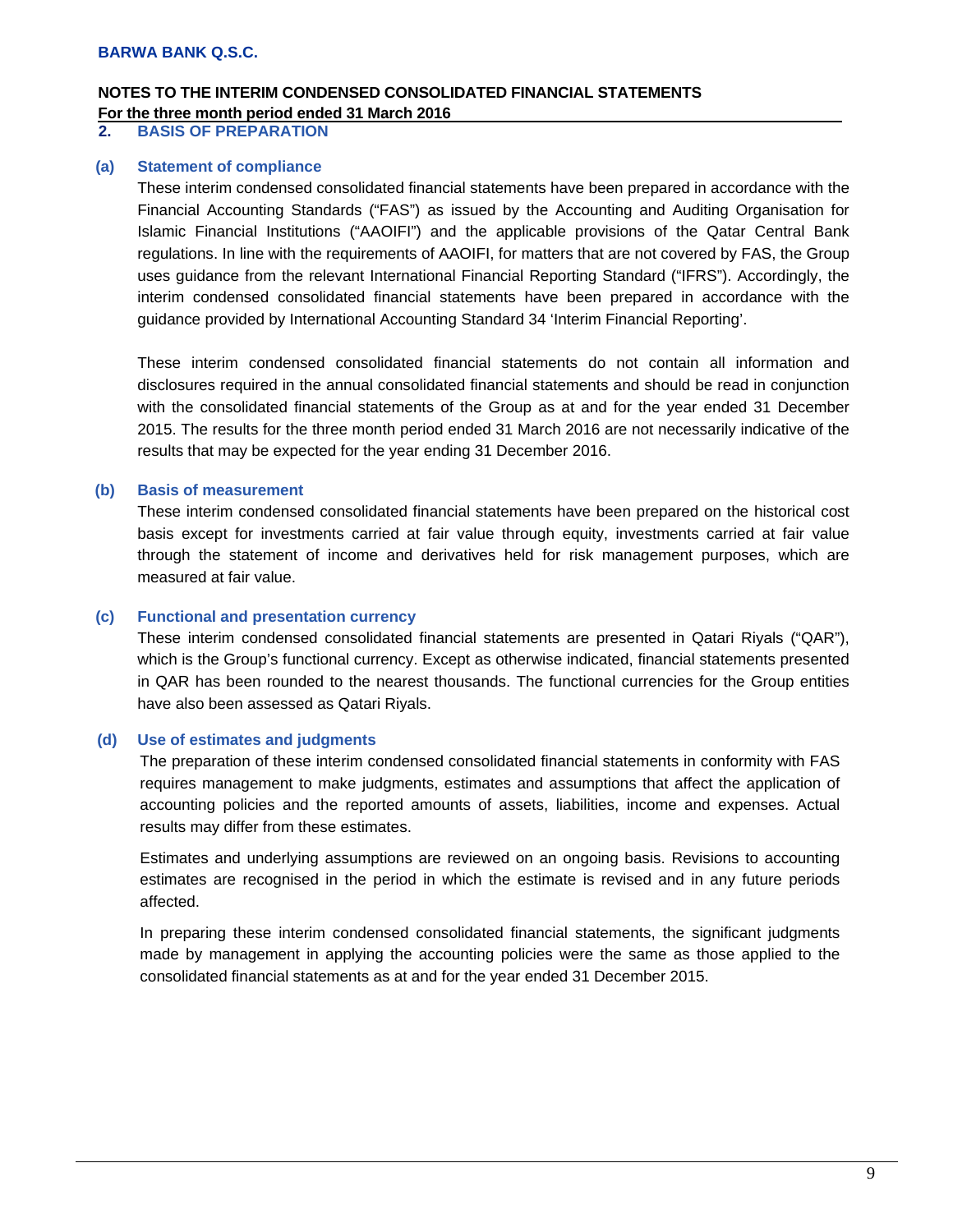### **3. SIGNIFICANT ACCOUNTING POLICIES**

The significant accounting policies adopted in the preparation of the interim condensed consolidated financial statements are consistent with those used in the preparation of the consolidated financial statements as at and for the year ended 31 December 2015.

### **New standards, amendments and interpretations effective from 1 January 2016**

AAOIFI has issued a new accounting standard on investment accounts – Financial Accounting Standard Number 27 (FAS 27): Investment Accounts. The new FAS 27 updates and replaces two of AAOIFI's previous accounting standards relating to investment accounts – FAS 5: Disclosure for bases for Profit Allocation between Owners' Equity and Investment Account Holders as well as FAS 6: Equity of Investment Account Holders and Their Equivalent.

This standard applies to investment accounts based on Mudaraba contracts which represent 'equity of investment accountholders, and on Mudaraba contracts that are placed on "short-term basis" (overnight, seven days, one month basis) by other financial institutions as "interbank deposits" for the purpose of liquidity management. However, it is not applicable to own equity instruments, wakala contracts, reverse murabaha, musharaka or sukuk.

Adoption of the above standard did not have a significant impact on the interim condensed consolidated financial statements or the amounts reported in the comparative periods.

#### **New standards, amendments and interpretations issued but not yet effective**

There are no new accounting standards, amendments and interpretations that are issued but not yet effective.

### **4. FINANCIAL RISK MANAGEMENT**

The Groups' financial risk management objectives and policies are consistent with those disclosed in the consolidated financial statements as at and for the year ended 31 December 2015.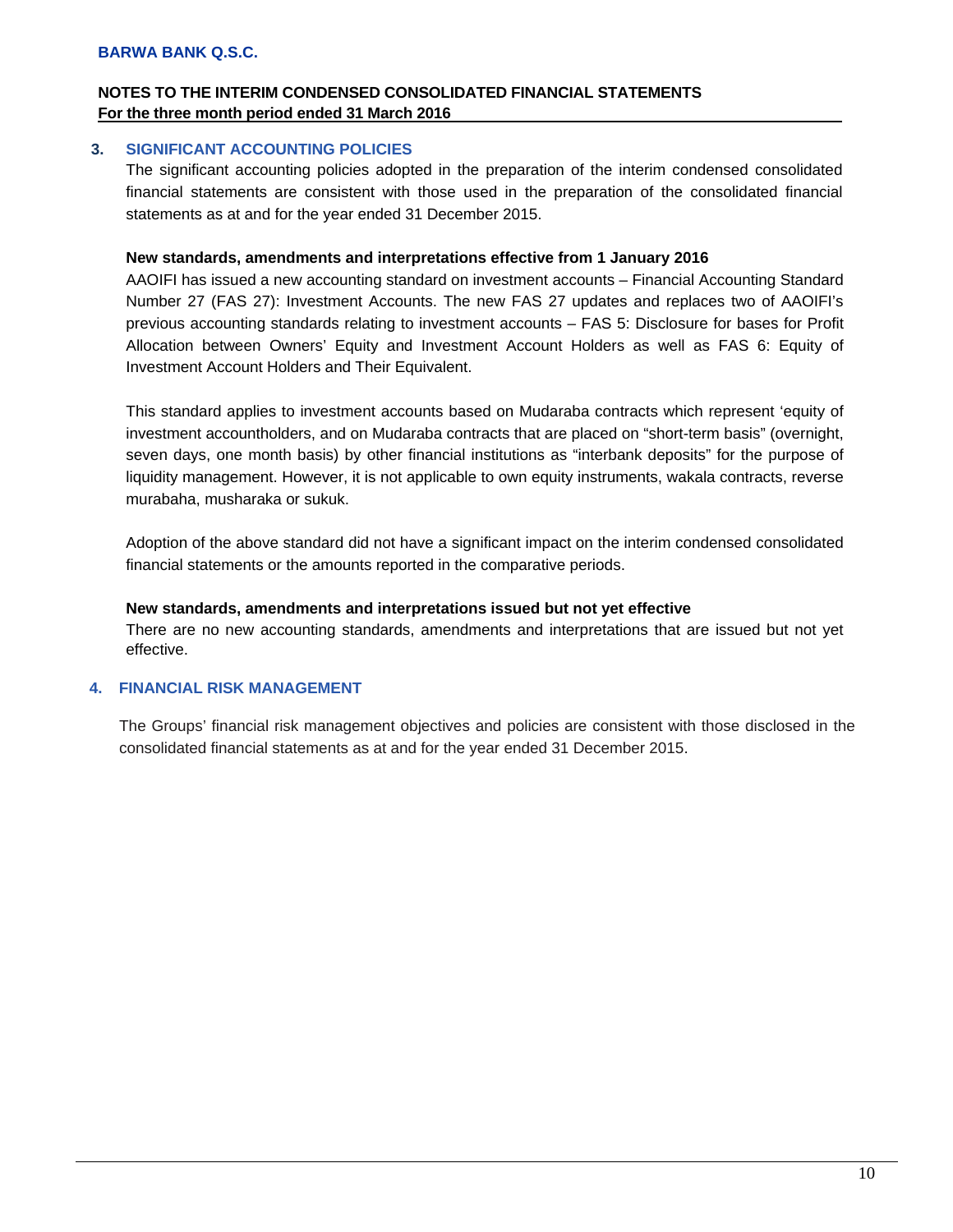# **NOTES TO THE INTERIM CONDENSED CONSOLIDATED FINANCIAL STATEMENTS For the three month period ended 31 March 2016**<br>5. **OPERATING SEGMENTS**

### **5. OPERATING SEGMENTS**

The Group has four reportable segments, as described below, which are the Group's strategic divisions. The strategic divisions offer different products and services, and are managed separately based on the Group's management and internal reporting structure. For each of the strategic divisions, the Group Management Committee reviews internal management reports on at least a monthly basis. The following summary describes the operations in each of the Group's reportable segments.

| <b>Corporate Banking</b>                                | Includes financing, deposits and other transactions and balances with<br>corporate customers                                                                                                                                                                                                                                                                                                                                                                                                                                                                                                                                                                                  |
|---------------------------------------------------------|-------------------------------------------------------------------------------------------------------------------------------------------------------------------------------------------------------------------------------------------------------------------------------------------------------------------------------------------------------------------------------------------------------------------------------------------------------------------------------------------------------------------------------------------------------------------------------------------------------------------------------------------------------------------------------|
| <b>Retail Banking</b>                                   | Includes financing, deposits and other transactions and balances with<br>retail customers                                                                                                                                                                                                                                                                                                                                                                                                                                                                                                                                                                                     |
| Treasury and Investments<br>division                    | Undertakes the Group's funding and centralised risk management<br>activities through borrowings, use of risk management instruments for<br>risk management purposes and investing in liquid assets such as short-<br>term placements and corporate and government debt securities.<br>Further it also manages Group's trading of investments and corporate<br>finance activities.                                                                                                                                                                                                                                                                                             |
| <b>Banking</b><br>Investment<br>and<br>Asset Management | Operates the Group's funds management activities. Mainly includes<br>advisory services, including deal sourcing, structuring,<br>financial<br>valuations and advisory services, equity structuring, restructuring and<br>placement; debt structuring, restructuring and placement including<br>project finance, securitisation and sukuk; client portfolios management,<br>structuring of liquidity products; structuring and marketing and<br>management of open and closed ended funds; structuring, acquisition,<br>placement and initial public offering of private equities; and private equity,<br>equity structuring, private placements and initial public offerings. |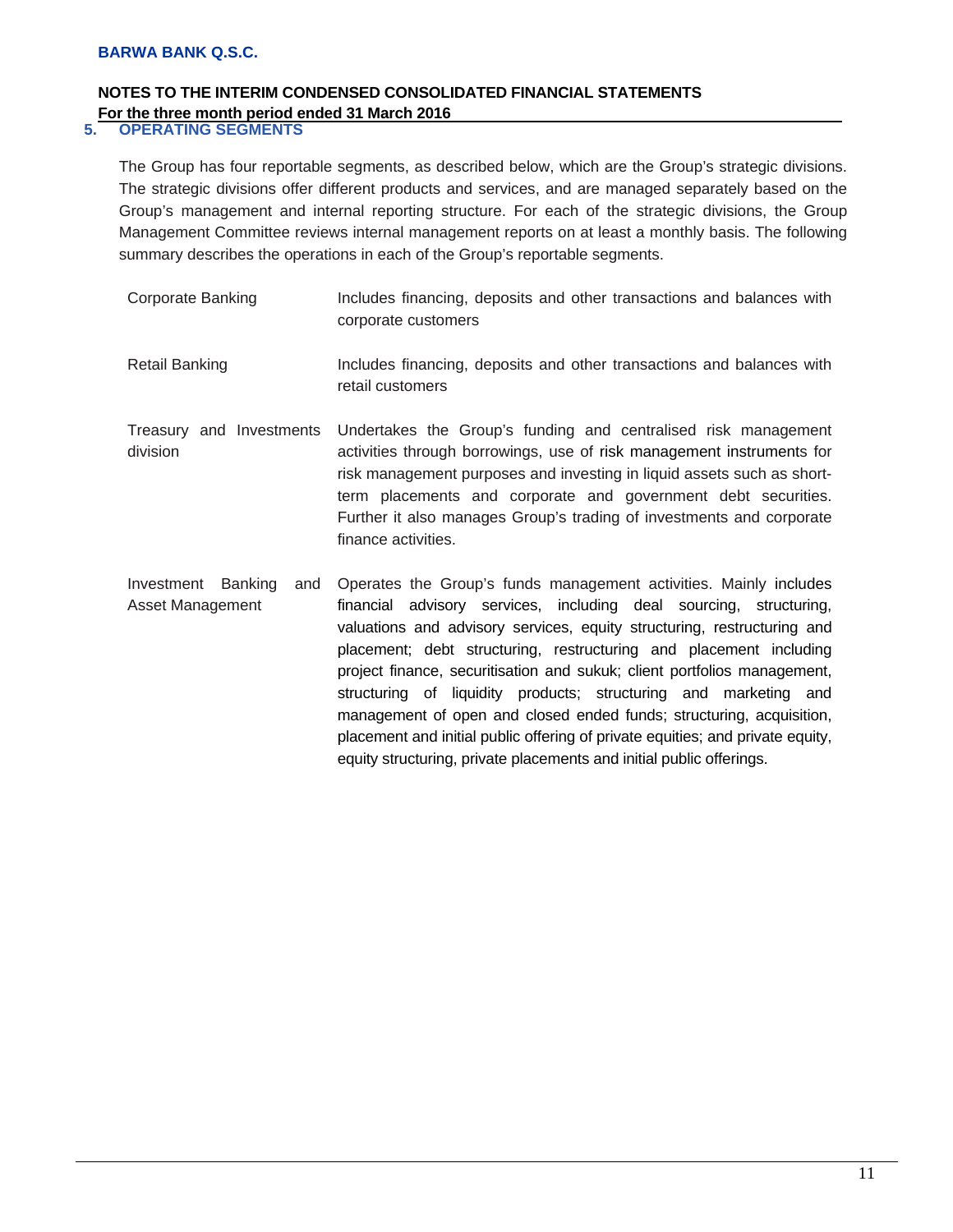#### **NOTES TO THE INTERIM CONDENSED CONSOLIDATED FINANCIAL STATEMENTS For the three month period ended 31 March 2016 QAR '000s**

#### **5. OPERATING SEGMENTS (CONTINUED)**

Information regarding the results, assets and liabilities of each reportable segment is included below. Performance is measured based on segment profit, as included in the internal management reports that are reviewed by the Group Management Committee. Segment profit is used to measure performance as management believes that such information is the most relevant in evaluating the results of certain segments relative to other entities that operate within these industries.

#### **Information about operating segments**

| As at and for the three month period ended 31<br><b>March 2016</b>                                                 | Corporate<br>banking         | Retail<br>banking          | Treasury and<br>investments<br>division        | <b>Investment</b><br>banking and<br>asset<br>management | <b>Unallocated</b>            | <b>Total</b>                 |
|--------------------------------------------------------------------------------------------------------------------|------------------------------|----------------------------|------------------------------------------------|---------------------------------------------------------|-------------------------------|------------------------------|
| Total income from financing and investing activities                                                               | 277,018                      | 53,433                     | 76,920                                         | 1,563                                                   |                               | 408,934                      |
| Net fee and commission income                                                                                      | 12,893                       | 6,186                      | (645)                                          | 11,438                                                  |                               | 29,872                       |
| Reportable segment net profit                                                                                      | 138,413                      | 1,663                      | 25,851                                         | 6,813                                                   |                               | 172,740                      |
| Reportable segment assets                                                                                          | 28,713,330                   | 3,001,735                  | 13,579,498                                     | 687,682                                                 | 777,230                       | 46,759,475                   |
| As at and for the three month period ended 31 March<br>2015                                                        | Corporate<br>banking         | Retail<br>banking          | Treasury and<br><b>Investments</b><br>division | Investment<br>banking and<br>asset<br>management        | Unallocated                   | Total                        |
| Total income from financing and investing activities<br>Net fee and commission income<br>Reportable segment profit | 254,802<br>13,183<br>157,094 | 50,426<br>3,542<br>(1,904) | 84,423<br>(1,440)<br>45,860                    | 605<br>15,207<br>7,768                                  | $\overline{\phantom{a}}$<br>- | 390,256<br>30,492<br>208,818 |
| Reportable segment assets                                                                                          | 25,101,079                   | 2,768,094                  | 11,262,561                                     | 611,558                                                 | 777,230                       | 40,520,522                   |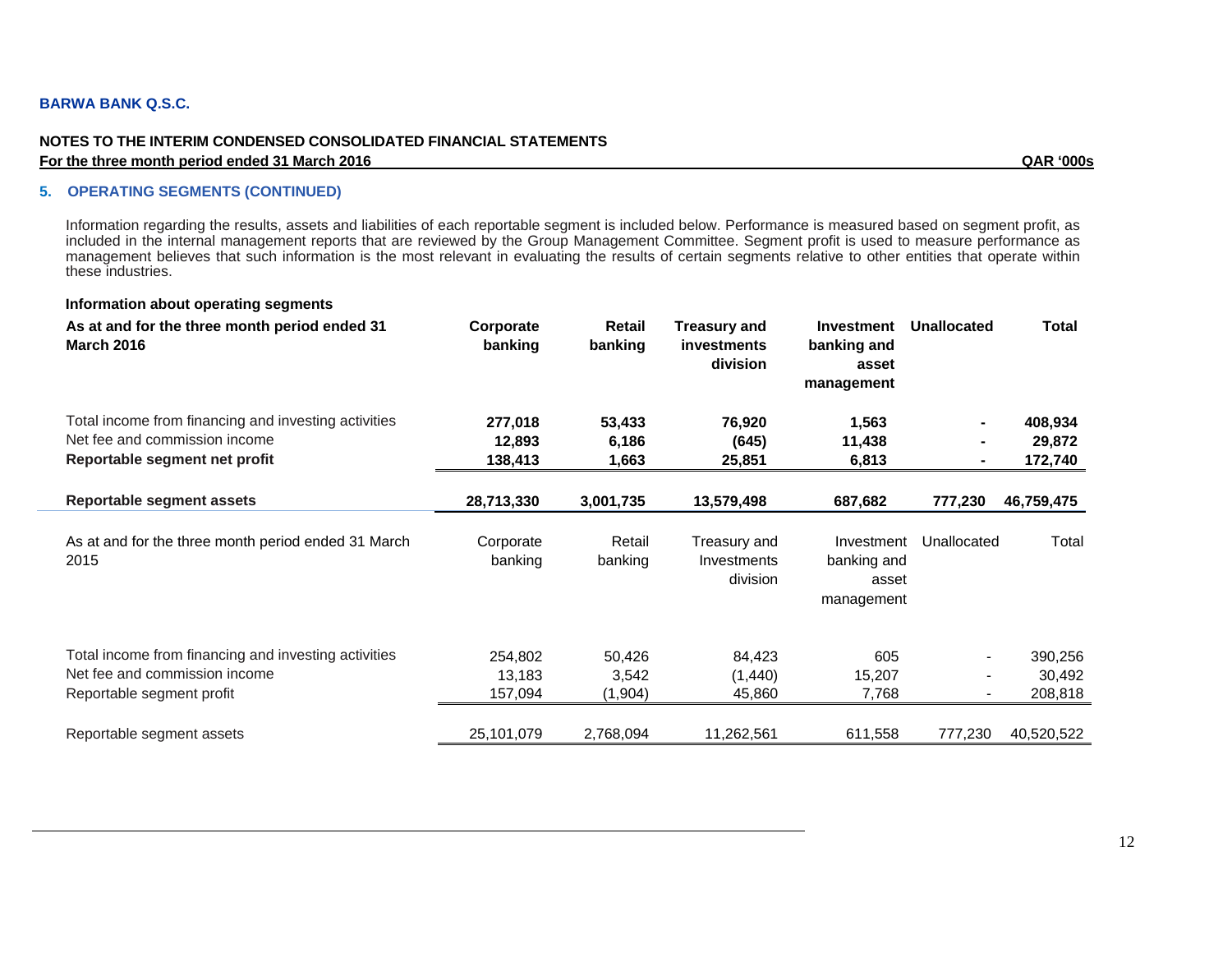#### **NOTES TO THE INTERIM CONDENSED CONSOLIDATED FINANCIAL STATEMENTS For the three month period ended 31 March 2016 QAR '000s**

#### **6. FAIR VALUE AND CLASSICIATION OF FINANCIAL INSTRUMENTS**

The table below sets out the carrying amounts and fair values of the Group's financial assets and financial liabilities:

|                                                   | <b>Fair value</b><br>through<br>statement of<br>income | <b>Fair value</b><br>through equity | <b>Amortised</b><br>cost | <b>Total</b><br>carrying<br>amount | <b>Fair value</b> |
|---------------------------------------------------|--------------------------------------------------------|-------------------------------------|--------------------------|------------------------------------|-------------------|
| 31 March 2016 (Reviewed)                          |                                                        |                                     |                          |                                    |                   |
| Cash and balances with Qatar Central Bank         |                                                        | $\sim$                              | 1,383,439                | 1,383,439                          | 1,383,439         |
| Due from banks                                    | ٠                                                      | ÷                                   | 4,300,906                | 4,300,906                          | 4,300,906         |
| Financing assets                                  |                                                        | ÷                                   | 29,542,934               | 29,542,934                         | 29,542,934        |
| Investment securities:                            |                                                        |                                     |                          |                                    |                   |
| Carried at fair value<br>$\overline{\phantom{a}}$ | 60,706                                                 | 1,039,355                           |                          | 1,100,061                          | 1,100,061         |
| Carried at amortised cost                         |                                                        |                                     | 8,788,095                | 8,788,095                          | 8,772,751         |
| Risk management instruments                       | 17,851                                                 |                                     |                          | 17,851                             | 17,851            |
|                                                   | 78,557                                                 | 1,039,355                           | 44,015,374               | 45,133,286                         | 45,117,942        |
| Due to banks                                      |                                                        |                                     | 13,877,885               | 13,877,885                         | 13,877,885        |
| Customer current accounts                         |                                                        |                                     | 1,814,388                | 1,814,388                          | 1,814,388         |
| Risk management instruments                       | 41,860                                                 | ۰                                   |                          | 41,860                             | 41,860            |
|                                                   | 41,860                                                 | $\blacksquare$                      | 15,692,273               | 15,734,133                         | 15,734,133        |
| Equity of investment account holders              |                                                        | ٠                                   | 23,034,721               | 23,034,721                         | 23,034,721        |
|                                                   | 41,860                                                 | ٠                                   | 38,726,994               | 38,768,854                         | 38,768,854        |
|                                                   |                                                        |                                     |                          |                                    |                   |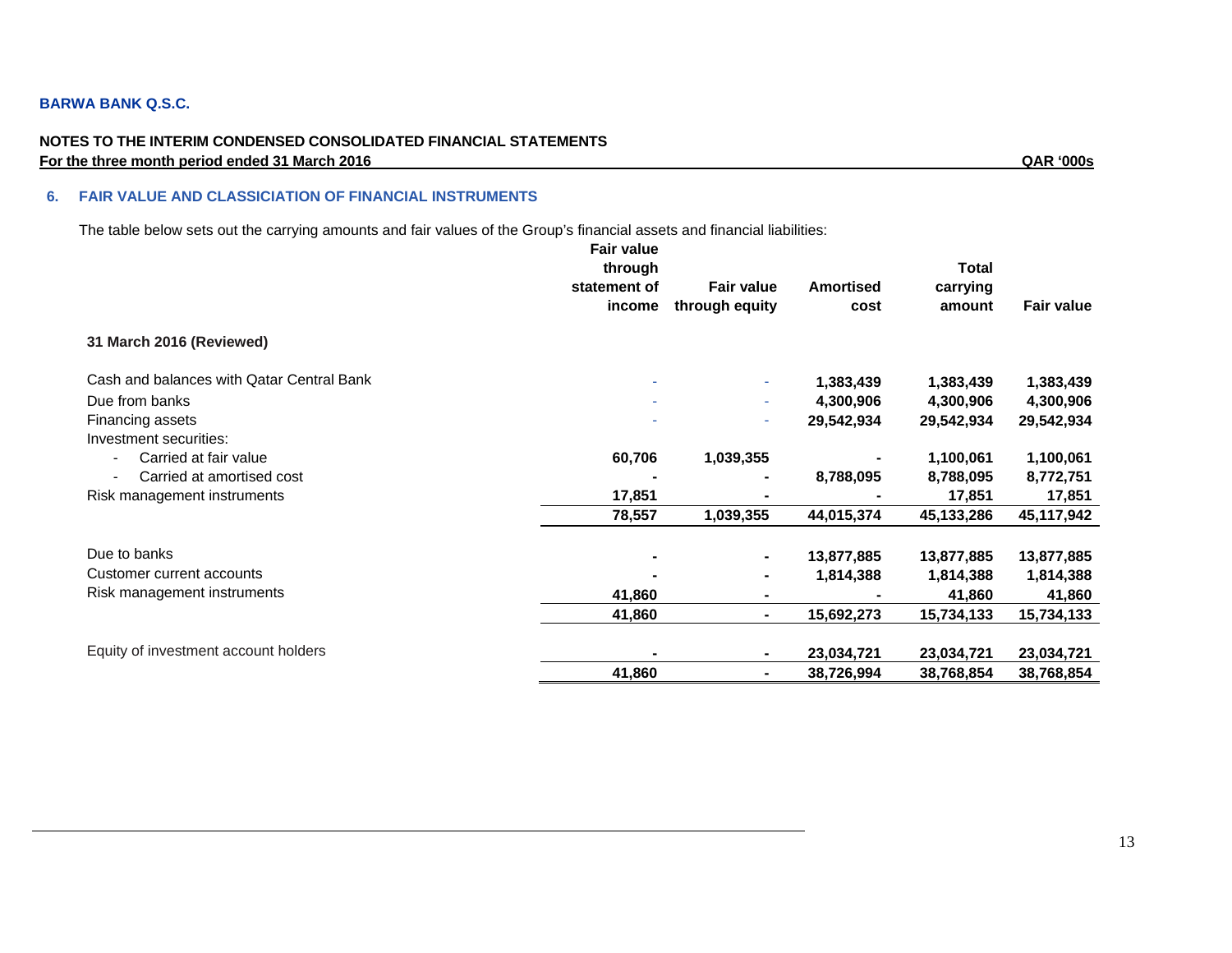#### **NOTES TO THE INTERIM CONDENSED CONSOLIDATED FINANCIAL STATEMENTS For the three month period ended 31 March 2016** QAR '000s

#### **6. FAIR VALUE AND CLASSICIATION OF FINANCIAL INSTRUMENTS (CONTINUED)**

The table below sets out the carrying amounts and fair values of the Group's financial assets and financial liabilities:

|                                      | Fair value<br>through |                          |                |                |            |
|--------------------------------------|-----------------------|--------------------------|----------------|----------------|------------|
|                                      | statement of          | Fair value               |                | Total carrying |            |
|                                      | income                | through equity           | Amortised cost | amount         | Fair value |
| 31 December 2015 (Audited)           |                       |                          |                |                |            |
| Cash and balances with central banks |                       |                          | 1,396,946      | 1,396,946      | 1,396,946  |
| Due from banks                       |                       |                          | 2,403,836      | 2,403,836      | 2,403,836  |
| Financing assets                     |                       | $\overline{\phantom{a}}$ | 28,497,638     | 28,497,638     | 28,497,638 |
| Investment securities:               |                       |                          |                |                |            |
| Carried at fair value                | 56,778                | 1,076,542                |                | 1,133,320      | 1,133,320  |
| Carried at amortised cost            |                       |                          | 10,085,986     | 10,085,986     | 10,074,648 |
| Risk management instruments          | 127,473               |                          |                | 127,473        | 127,473    |
|                                      | 184,251               | 1,076,542                | 42,384,406     | 43,645,199     | 43,633,861 |
| Due to banks                         |                       |                          | 11,837,255     | 11,837,255     | 11,837,255 |
| Customer current accounts            |                       |                          | 1,749,029      | 1,749,029      | 1,749,029  |
| Risk management instruments          | 13,324                |                          |                | 13,324         | 13,324     |
|                                      | 13,324                |                          | 13,586,284     | 13,599,608     | 13,599,608 |
|                                      |                       |                          |                |                |            |
| Equity of investment account holders |                       |                          | 23,715,779     | 23,715,779     | 23,715,779 |
|                                      | 13,324                |                          | 37,302,063     | 37,315,387     | 37,315,387 |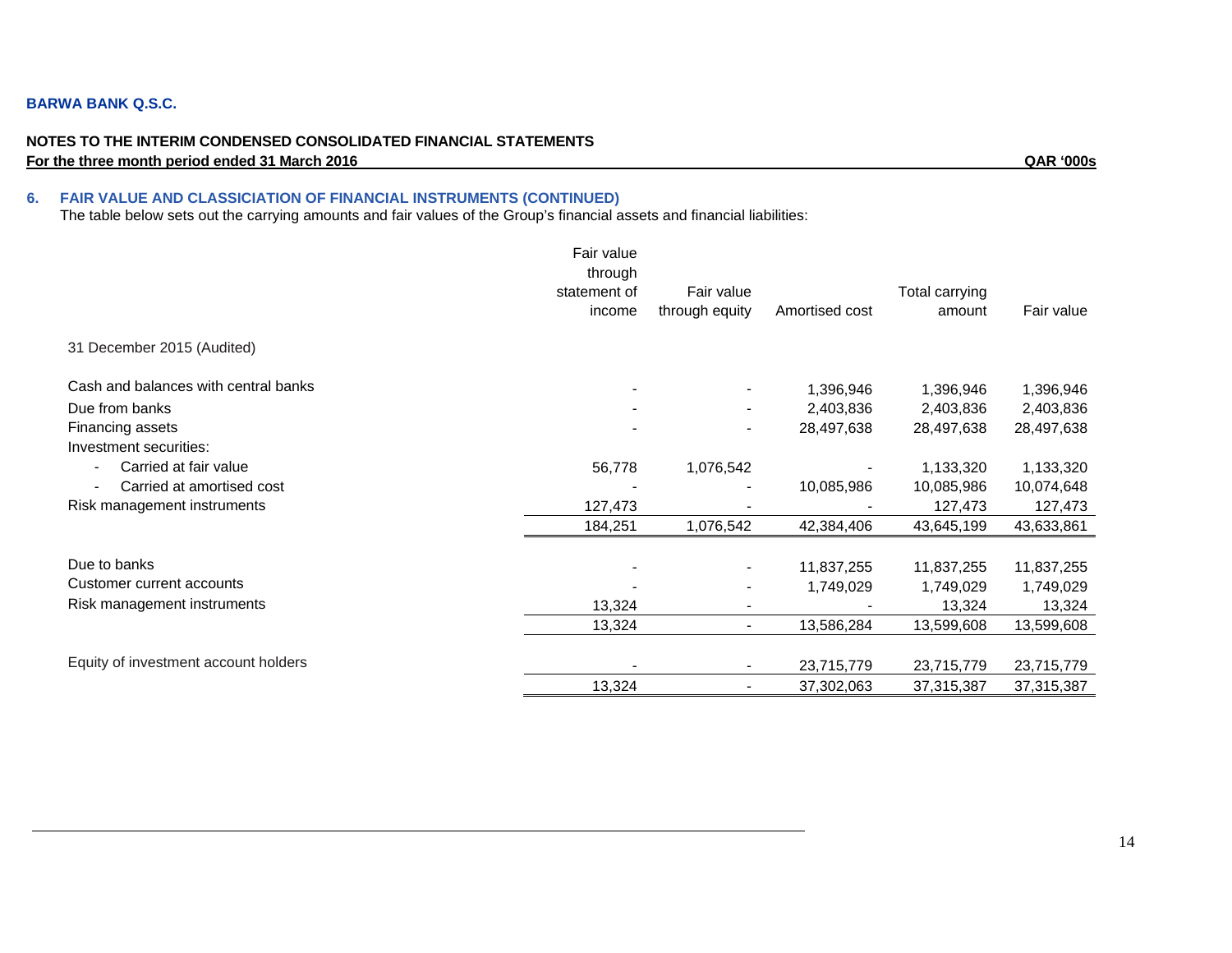### **6. FAIR VALUE AND CLASSICIATION OF FINANCIAL INSTRUMENTS (CONTINUED)**

The table below analyses financial instruments measured at fair value at the end of the reporting period, by the level in the fair value hierarchy into which the fair value measurement is categorised:

| In thousands                                | Level 1            | Level 2 | Level 3            | Total                  |
|---------------------------------------------|--------------------|---------|--------------------|------------------------|
| 31 March 2015 (Reviewed)                    |                    |         |                    |                        |
| Risk management instruments (assets)        |                    |         | 17,851             | 17,851                 |
| Investment securities carried at fair value | 743,361<br>743,361 |         | 356,700<br>374,551 | 1,100,061<br>1,117,912 |
| Risk management instruments (liabilities)   |                    |         | 41,860             | 41,860                 |
|                                             |                    |         | 41,860             | 41,860                 |
| 31 December 2014 (Audited)                  |                    |         |                    |                        |
| Risk management instruments (assets)        |                    |         | 127,473            | 127,473                |
| Investment securities carried at fair value | 759,105<br>759,105 |         | 374,215<br>501,688 | 1,133,320<br>1,260,793 |
| Risk management instruments (liabilities)   |                    |         | 13,324             | 13,324                 |
|                                             |                    |         | 13,324             | 13,324                 |

The Group's accounting policies provide scope for assets and liabilities to be designated at inception into different accounting categories in certain circumstances:

- in classifying financial assets or liabilities as trading, the Group has determined that it meets the description of trading assets and liabilities set out in accounting policies.
- in designating financial assets or liabilities at fair value through Statement of Income, the Group has determined that it has met one of the criteria for this designation set out in accounting policies.

For the purpose of disclosure of fair value of financial assets and liabilities which are carried at amortised cost, the level 2 valuation method has been used except for the impaired financing assets for which level 3 valuation method has been used and quoted investment securities for which level 1 valuation method has been used.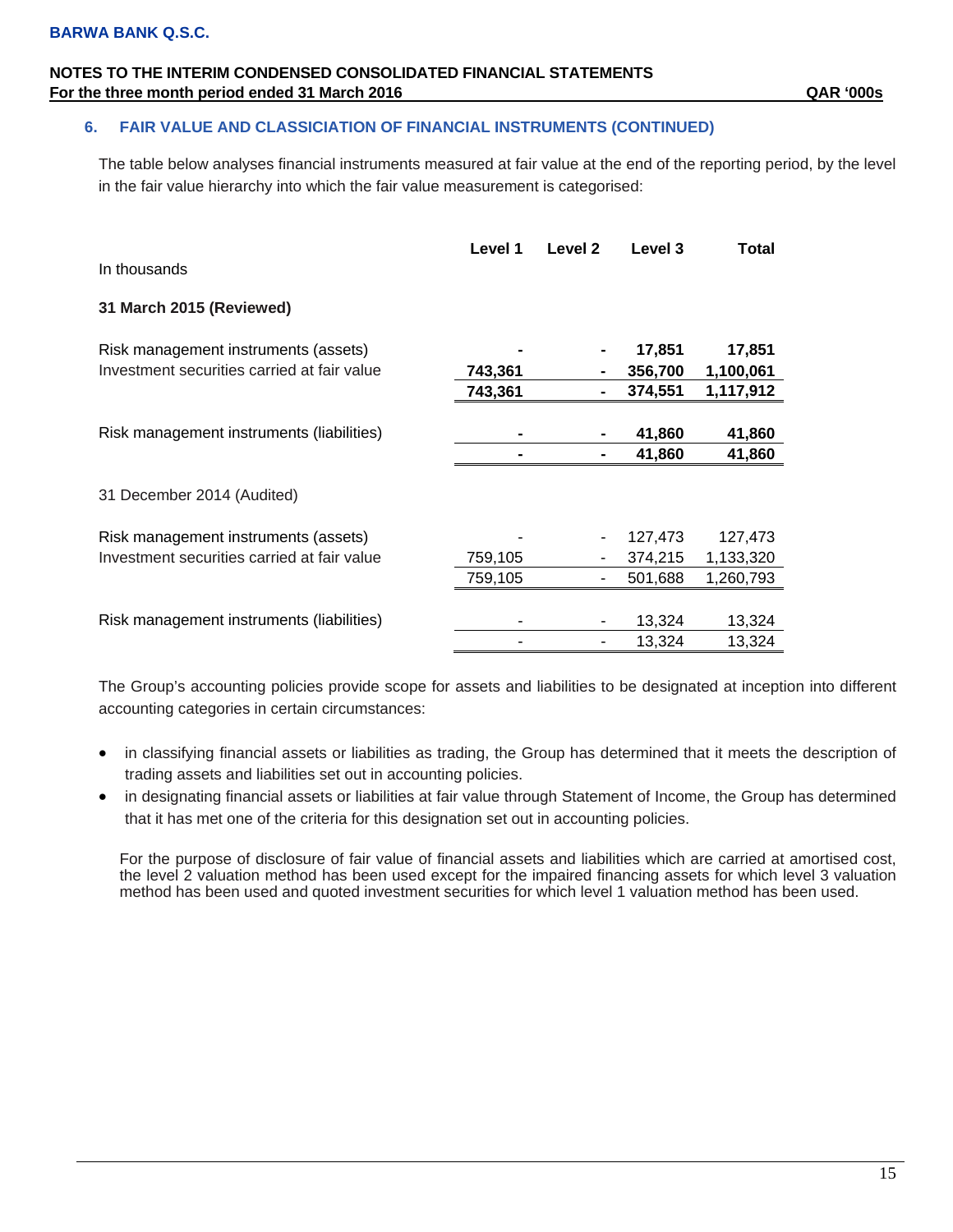### **7. CASH AND BALANCES WITH QATAR CENTRAL BANK**

|                         | 31 March   | 31 December |
|-------------------------|------------|-------------|
|                         | 2016       | 2015        |
|                         | (Reviewed) | (Audited)   |
| Cash                    | 173,403    | 152,938     |
| Cash reserve with QCB*  | 1,198,791  | 1,198,307   |
| Other balances with QCB | 11,245     | 45,701      |
|                         | 1,383,439  | ,396,946    |

\*The cash reserve with QCB is not available for use in the Group's day to day operations.

### **8. DUE FROM BANKS**

|                               | 31 March<br>2016<br>(Reviewed) | 31 December<br>2015<br>(Audited) |
|-------------------------------|--------------------------------|----------------------------------|
| Current accounts              | 87,372                         | 1,065,770                        |
| Wakala placements with banks  | 2,822,167                      | 350,676                          |
| Mudaraba placements           | 462,472                        | 134,481                          |
| Commodity murabaha receivable | 928,895                        | 852,909                          |
|                               | 4,300,906                      | 2,403,836                        |

#### **9. FINANCING ASSETS (a) By type**

**31 March 2016 (Reviewed)** 31 December 2015 (Audited) Murabaha **4,301,410** 3,617,995 Murabaha commodity **17,160,358** 18,233,095 Musawama **2,199,171** 2,210,988 Istisna'a **332,918** 868,795 Ijarah Muntahia Bittamleek **6,909,301** 4,896,103 Cards **54,203** 41,430 Acceptances **336,117** 448,666 Others **4,018** 4,444 Total financing assets **31,297,496** 30,321,516 Less: Deferred profit **1,343,353** 1,409,839 Provision for impairment on financing assets – Specific **354,069** 356,259 Provision for impairment on financing assets – Collective **26,095** 26,095 Suspended profit related to non-performing financing assets **31,045** 31,685 Net financing assets **29,542,934** 28,497,638

The total non-performing financing assets at 31 March 2016 amounted to QAR 403 million, representing 1.4% of the net financing assets (31 December 2015: QAR 401 million, representing 1.4%).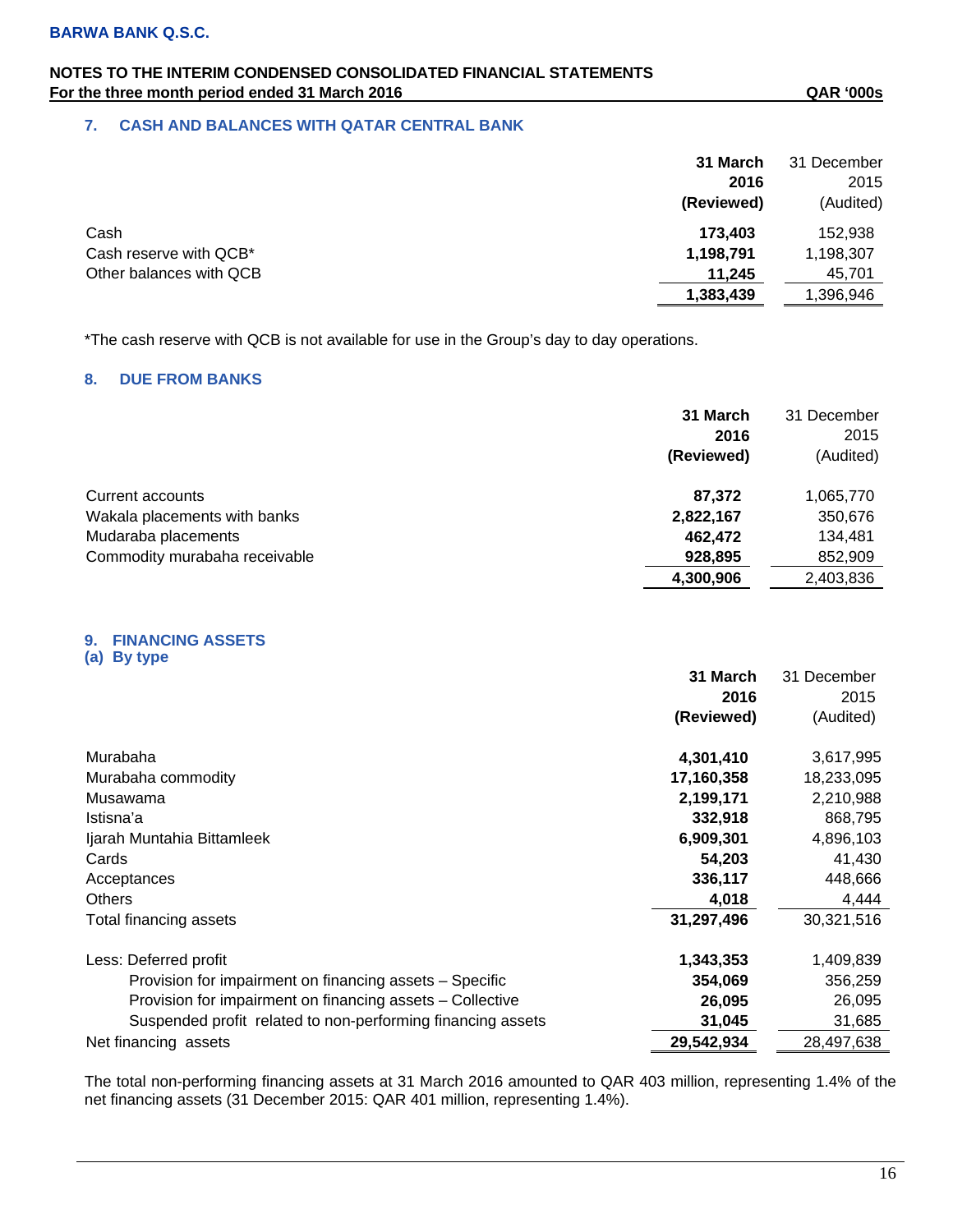### **9. FINANCING ASSETS (CONTINUED)**

### **(b) Movement in the provision for impairment – specific on financing assets:**

|                                                   | 2016       | 2015       |
|---------------------------------------------------|------------|------------|
|                                                   | (Reviewed) | (Reviewed) |
| Balance at 1 January                              | 356,259    | 364,225    |
| Provisions made during the period                 | 10,859     | 8,428      |
| Recoveries during the period                      | (13,049)   | (11, 722)  |
|                                                   | (2, 190)   | (3,294)    |
| Written off during the period                     |            | (5,273)    |
| Balance for the three month period ended 31 March | 354.069    | 355,658    |

### **10. INVESTMENT SECURITIES**

|                                                                     |         | 31 March 2016       |           |         | 31 December 2015    |                                |
|---------------------------------------------------------------------|---------|---------------------|-----------|---------|---------------------|--------------------------------|
|                                                                     |         | (Reviewed)          |           |         | (Audited)           |                                |
|                                                                     | Quoted  | <b>Unquoted</b>     | Total     | Quoted  | Unquoted            | Total                          |
| Investments classified as fair value through<br>statement of income |         |                     |           |         |                     |                                |
| - Investments classified as held for trading:                       |         |                     |           |         |                     |                                |
| • equity-type investments                                           | 23,335  |                     | 23,335    | 10,910  |                     | 10,910                         |
| • debt-type investments                                             | 37,371  |                     | 37,371    | 45,868  |                     | 45,868                         |
|                                                                     | 60,706  |                     | 60,706    | 56,778  |                     | 56,778                         |
| Debt-type investments classified at<br>amortised cost               |         |                     |           |         |                     |                                |
| Fixed rate*                                                         |         | 2,286,527 6,379,578 | 8,666,105 |         | 2,520,193 7,443,803 | 9,963,996                      |
| Floating rate<br>۰                                                  | 121,990 |                     | 121,990   | 121,990 |                     | 121,990                        |
|                                                                     |         | 2,408,517 6,379,578 | 8,788,095 |         |                     | 2,642,183 7,443,803 10,085,986 |
| Equity-type investments classified as fair                          |         |                     |           |         |                     |                                |
| value through equity                                                | 682,655 | 356,700             | 1,039,355 | 702,327 | 374,215             | 1,076,542                      |
|                                                                     |         | 3,151,878 6,736,278 | 9,888,156 |         |                     | 3,401,288 7,818,018 11,219,306 |

\*Investments in unquoted debt-type instruments classified at amortised cost represent investments in the Qatar Government securities and other sovereign securities.

The cumulative change in fair value reserve of investments, during the period is as follows:

|                                         | 2016       | 2015       |
|-----------------------------------------|------------|------------|
|                                         | (Reviewed) | (Reviewed) |
| Balance at 1 January                    | (15, 430)  | (129)      |
| Net change in fair value                | 21,218     | (10, 845)  |
| Share of associate's fair value changes | 2,090      |            |
|                                         | 23,308     | (10,845)   |
| <b>Balance at 31 March</b>              | 7,878      | (10, 974)  |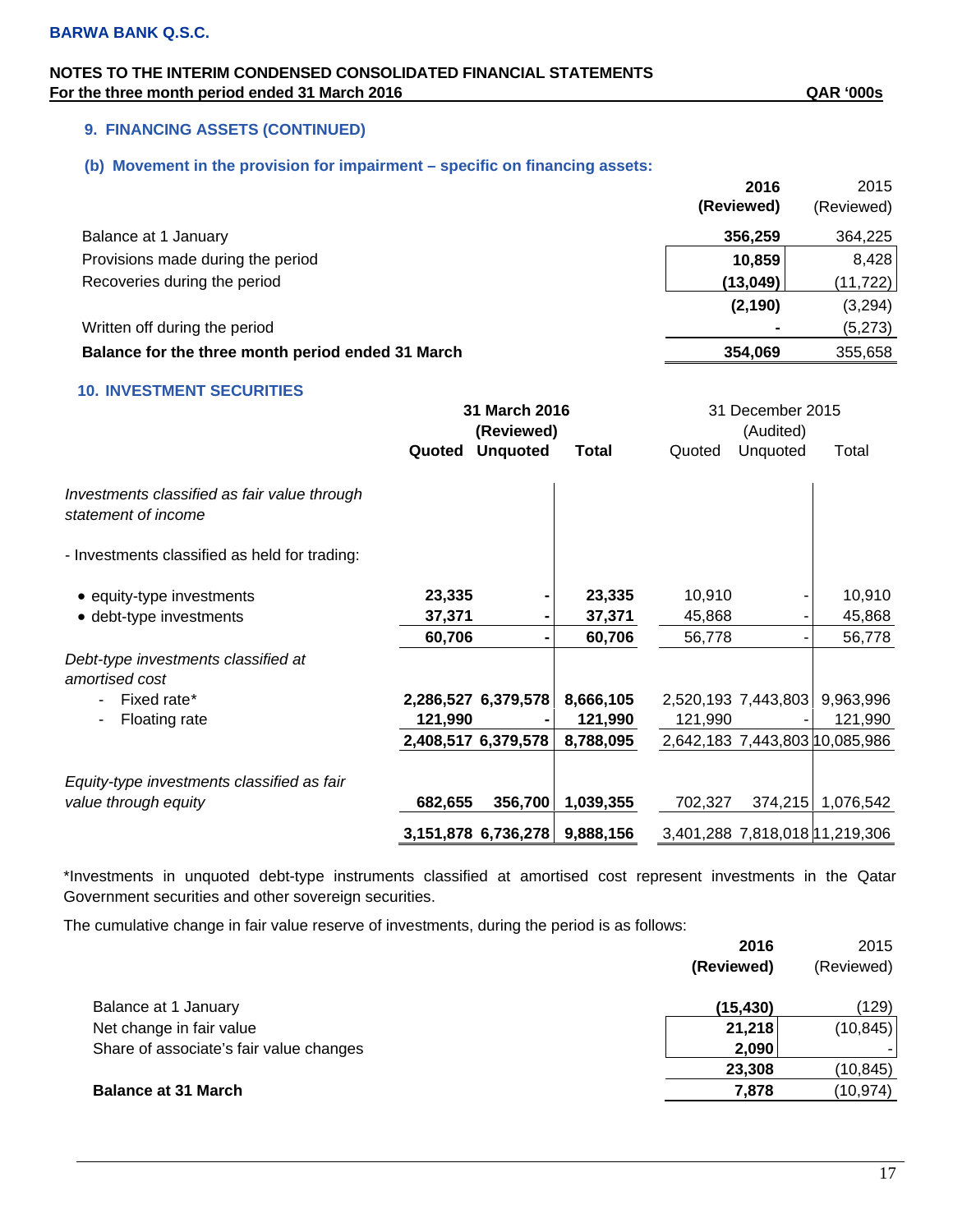### **11. INVESTMENT IN ASSOCIATES AND JOINT VENTURES**

|                                                                    | 31 March<br>2016<br>(Reviewed) | 31 December<br>2015<br>(Audited) |
|--------------------------------------------------------------------|--------------------------------|----------------------------------|
| Balance at 1 January                                               | 299,717                        | 266,185                          |
| Share of results                                                   | 1,724                          | (13, 133)                        |
| Investments acquired during the period / year                      |                                | 51,030                           |
| Dividend received                                                  | (488)                          | (1,989)                          |
| Share of associates and joint venture fair value changes           | 2,090                          | (1,691)                          |
| Share of associates and joint venture currency translation reserve | 6                              | (814)                            |
| Other movements                                                    | (1)                            | 129                              |
|                                                                    | 303,048                        | 299,717                          |
| <b>DUE TO BANKS</b><br>12.                                         |                                |                                  |

|                             | 31 March   | 31 December    |
|-----------------------------|------------|----------------|
|                             | 2016       | 2015           |
|                             | (Reviewed) | (Audited)      |
| Current accounts            | Δ          | $\overline{4}$ |
| Commodity Murabaha payable* | 3,537,086  | 2,133,382      |
| Wakala payable              | 10,340,795 | 9,703,869      |
|                             | 13,877,885 | 11,837,255     |

\*This includes amounts held under repurchase agreements amounting to QAR 1,497mn (2015: QAR 1,497mn).

### **13. EQUITY OF INVESTMENT ACCOUNT HOLDERS**

|                                                                               | 31 March   | 31 December |
|-------------------------------------------------------------------------------|------------|-------------|
|                                                                               | 2016       | 2015        |
|                                                                               | (Reviewed) | (Audited)   |
| Investment account holders balance before share of profit (a)                 | 22,970,647 | 23,648,943  |
| Distributable profits to investment account holders for the period / year (b) | 117,992    | 325,837     |
| Profit already distributed during the period / year                           | (51, 947)  | (257,030)   |
| Profit payable to investment account holders                                  | 66,045     | 68,807      |
| Share in fair value reserve                                                   | (1, 971)   | (1, 971)    |
| Total investment account holders balance                                      | 23,034,721 | 23,715,779  |
| By type:                                                                      |            |             |
| Saving accounts                                                               | 2,531,489  | 2,471,020   |
| Call accounts                                                                 | 626,068    | 482,387     |
| Term accounts                                                                 | 19,813,090 | 20,695,536  |
| <b>Total</b> (a)                                                              | 22,970,647 | 23,648,943  |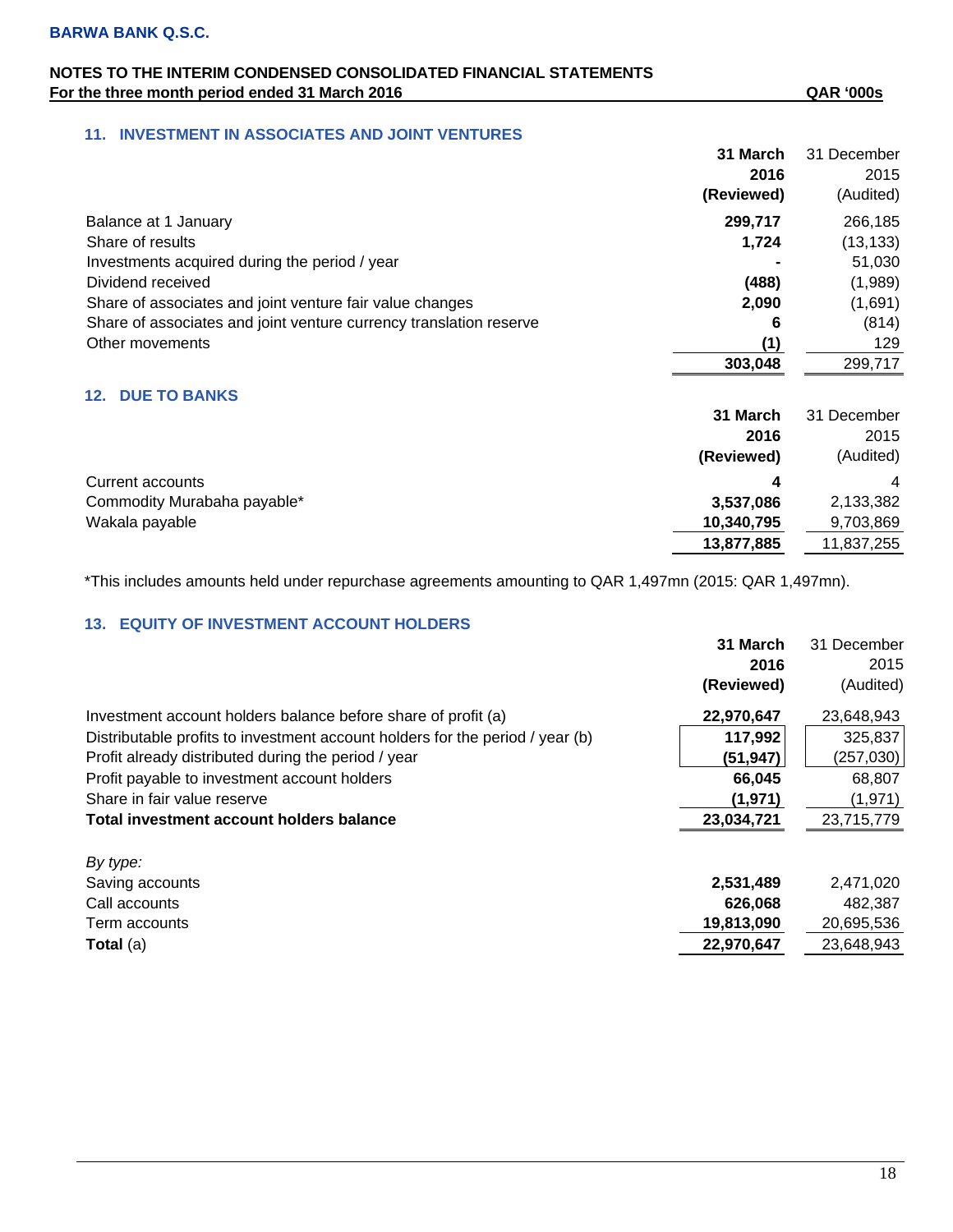### **13. EQUITY OF INVESTMENT ACCOUNT HOLDERS (CONTINUED)**

|                          | For the three month period ended |               |  |
|--------------------------|----------------------------------|---------------|--|
|                          | 31 March 2016                    | 31 March 2015 |  |
| Net return breakup:      | (Reviewed)                       | (Reviewed)    |  |
| Saving accounts          | 11,155                           | 6,638         |  |
| Call accounts            | 799                              | 731           |  |
| Term accounts - 1 month  | 33,691                           | 21,216        |  |
| Term accounts - 3 month  | 28,135                           | 12,615        |  |
| Term accounts - 6 month  | 14,428                           | 13,793        |  |
| Term accounts - 9 month  | 98                               | 59            |  |
| Term accounts - 12 month | 29,686                           | 13,672        |  |
| <b>Total</b> (b)         | 117,992                          | 68,724        |  |

### **14. OWNERS' EQUITY**

#### **(a) Share capital**

|                        |            | <b>Ordinary shares</b> |  |
|------------------------|------------|------------------------|--|
| In thousands of shares | 31 March   | 31 December            |  |
|                        | 2016       | 2015                   |  |
|                        | (Reviewed) | (Audited)              |  |
| In issue at            | 300,000    | 300,000                |  |

At 31 March 2016, the authorised share capital comprised 400,000 thousand ordinary shares (31 December 2015: 400,000 thousand), having a par value of QAR 10 each share. Out of this authorised capital 300,000 thousand ordinary shares (31 December 2015: 300,000 thousand) are issued and fully paid.

### **(b) Legal reserve**

In accordance with QCB Law No.13 of 2012 and the Memorandum and Articles of Association of the Bank, 20% of net profit attributable to the owners of the Bank for the year is required to be transferred to the reserve until the legal reserve equals 100% of the paid up share capital. This reserve is not available for distribution except in circumstances specified in Qatar Commercial Companies Law and after QCB approval. As at 31 December 2015, legal reserve balance was QAR 2,097.7 million. No further transfer has been made for the three month period ended 31 March 2016 as the Bank transfers the required amount at the year-end. The legal reserve includes the share premium received on issuance of new shares in accordance with Qatar Commercial Companies Law.

### **(c) Treasury shares**

Treasury shares represent ordinary shares of Barwa Bank with nominal value of QAR 10 each. Treasury shares are presented as a deduction from equity.

#### **(d) Risk reserve**

In accordance with Qatar Central Bank regulations, a risk reserve should be created to cover contingencies on both the public and private sector financing assets, with a minimum requirement of 2.5% of the total private sector exposure granted by the Group inside and outside Qatar after the exclusion of the specific provisions and profit in suspense. The finance provided to/or secured by the Ministry of Finance – State of Qatar and finance against cash guarantees are excluded from the gross direct finance. As at 31 December 2015, risk reserve balance was QAR 617.8 million. No further transfer has been made for the three month period ended 31 March 2016 as the Bank transfers the required amount at the year-end.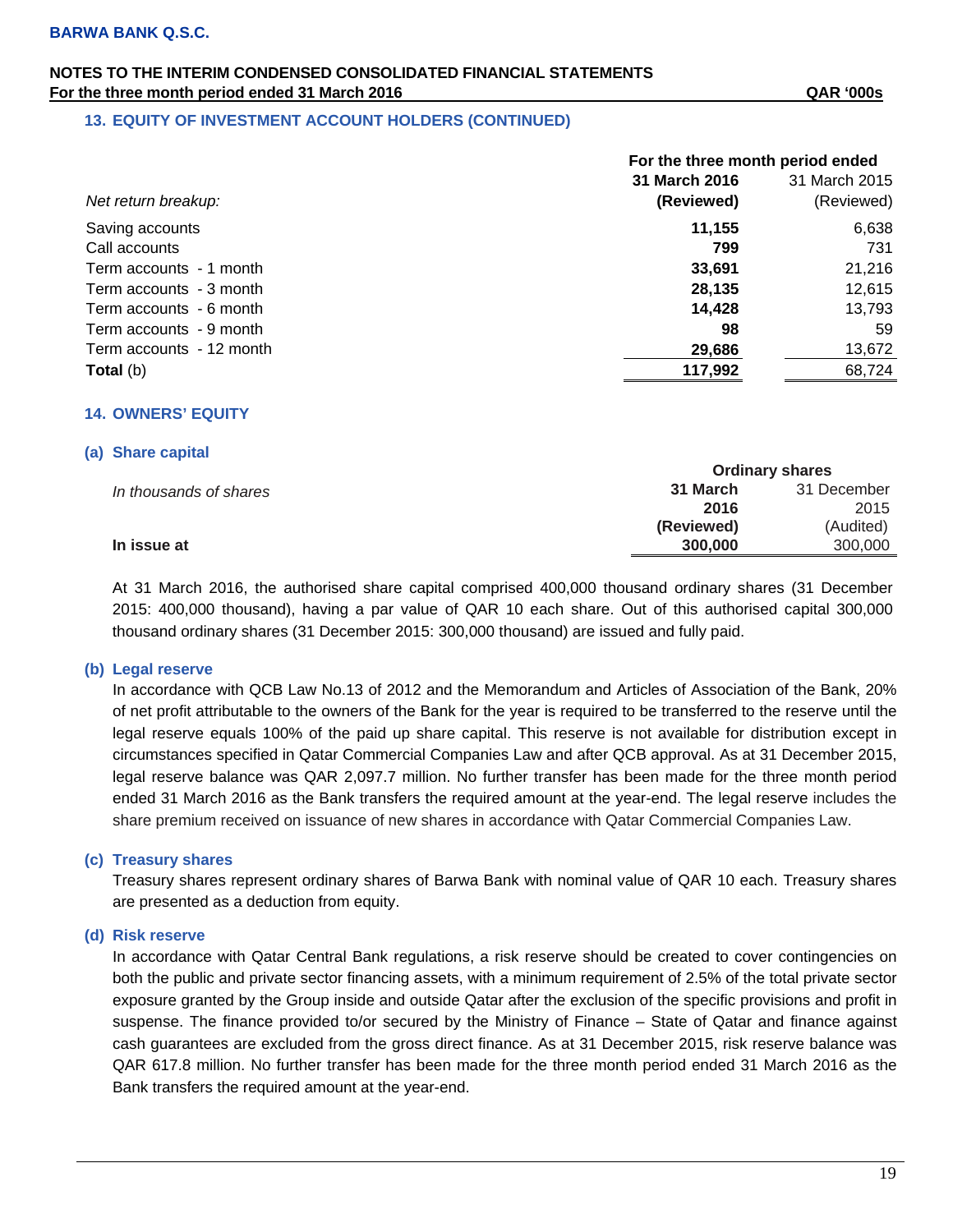### **14. OWNERS' EQUITY (CONTINUED)**

#### **(e) Other reserves**

In accordance with Qatar Central Bank regulations, income recognised from the share of profit from associates is not available for distribution, except to the extent of dividend received from the associates and joint ventures, and should be transferred to a separate reserve account in Owners' equity. Further, the Bank has set aside QAR 100 million in 2015 (2014: QAR 100 million) as a contingency reserve from retained earnings to protect the Group from any future losses that may arise from any unforeseen events on recommendation of the Board of Directors. As at 31 December 2015, other reserve balance was QAR 427.0 million. No further transfer has been made for the three month period ended 31 March 2016 as the Bank transfers the required amount at yearend.

### **(f) Proposed dividend**

The Board of Directors in their meeting held on 4 February 2016 proposed a cash dividend of 10% (2014: 10%) of the paid up share capital amounting to QAR 296.2 million – QAR 1.0 per share (2014: QAR 1.0 per share), which was subsequently approved for distribution at the Annual General Meeting of the shareholders of the Bank held on 25 April 2016.

### **15. CONTINGENT LIABILITIES AND COMMITMENTS**

|              |                                          | 31 March   | 31 December |
|--------------|------------------------------------------|------------|-------------|
|              |                                          | 2016       | 2015        |
|              |                                          | (Reviewed) | (Audited)   |
| a)           | <b>Contingent liabilities</b>            |            |             |
|              | Unused credit facilities                 | 11,967,775 | 12,404,330  |
|              | Guarantees                               | 7,282,515  | 6,699,523   |
|              | Letters of credit                        | 2,683,488  | 2,596,110   |
|              |                                          | 21,933,778 | 21,699,963  |
| $\mathbf{b}$ | <b>Commitments</b>                       |            |             |
|              | Profit rate swaps                        | 1,546,399  | 1,549,185   |
|              | Other risk management instruments - WAAD | 4,998,061  | 5,012,592   |
|              |                                          | 6,544,460  | 6,561,777   |

### **Unused credit facilities**

Commitments to extend credit represent contractual commitments to make financings and revolving credits. Since commitments may expire without being drawn upon, the total contractual amounts do not necessarily represent future cash requirements.

### **Guarantees and Letters of credit**

Guarantees and letters of credit commit the Group to make payments on behalf of customers in the event of a specific event. Guarantees and standby letters of credit carry the same credit risk as financings.

#### **Lease commitments**

Non-cancellable operating lease rentals payable within one year are QAR 29.1 million (31 December 2015:QAR 29.1 million). The Group leases a number of branches and office premises under operating leases.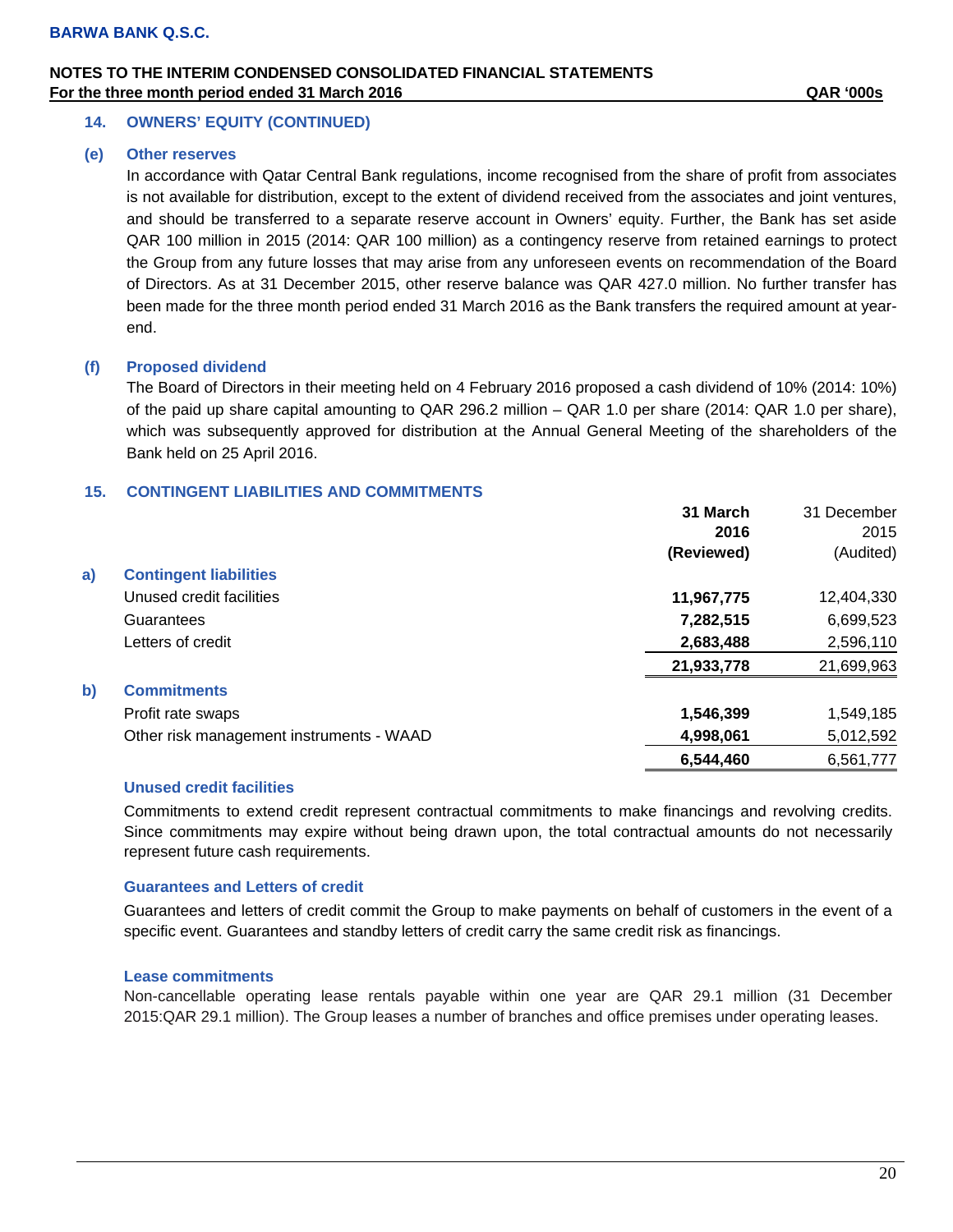### **16. BASIC AND DILUTED EARNINGS PER SHARE**

Earnings per share are calculated by dividing the net profit for the period attributable to the equity holders of the Bank by the weighted average number of ordinary shares in issue during the period.

|                                                                        | For the three month period |            |
|------------------------------------------------------------------------|----------------------------|------------|
|                                                                        | ended                      |            |
|                                                                        | 31 March                   | 31 March   |
|                                                                        | 2016                       | 2015       |
|                                                                        | (Reviewed)                 | (Reviewed) |
| Net profit for the period attributable to the equity                   |                            |            |
| holders of the Bank                                                    | 172,372                    | 208,618    |
| Weighted average number of outstanding shares                          | 296,165                    | 296,165    |
| Basic and diluted earning per share (QAR)                              | 0.58                       | 0.70       |
| The weighted average number of shares have been calculated as follows: |                            |            |
| Total number of shares                                                 | 300,000                    | 300,000    |
| Treasury shares                                                        | (3,835)                    | (3,835)    |
| Weighted average number of outstanding shares                          | 296,165                    | 296,165    |

### **17. RELATED PARTIES**

Parties are considered to be related if one party has the ability to control the other party or exercise significant influence over the other party in making financial and operating decisions. Related parties include the significant owners and entities over which the Group and the owners exercise significant influence, directors and executive management of the Group.

The related party transactions and balances included in these interim condensed consolidated financial statements are as follows:

|                           | 31 March   | 31 December |
|---------------------------|------------|-------------|
|                           | 2016       | 2015        |
|                           | (Reviewed) | (Audited)   |
| Customer financing assets | 3,085,609  | 3,242,693   |
| Customer deposits         | 4,683,511  | 5,037,857   |

|                                          | For the three month period ended |               |  |
|------------------------------------------|----------------------------------|---------------|--|
|                                          | 31 March 2016                    | 31 March 2015 |  |
|                                          | (Reviewed)                       | (Reviewed)    |  |
| Compensation of key management personnel |                                  |               |  |
| Salaries and other benefits              | 12.413                           | 12,282        |  |